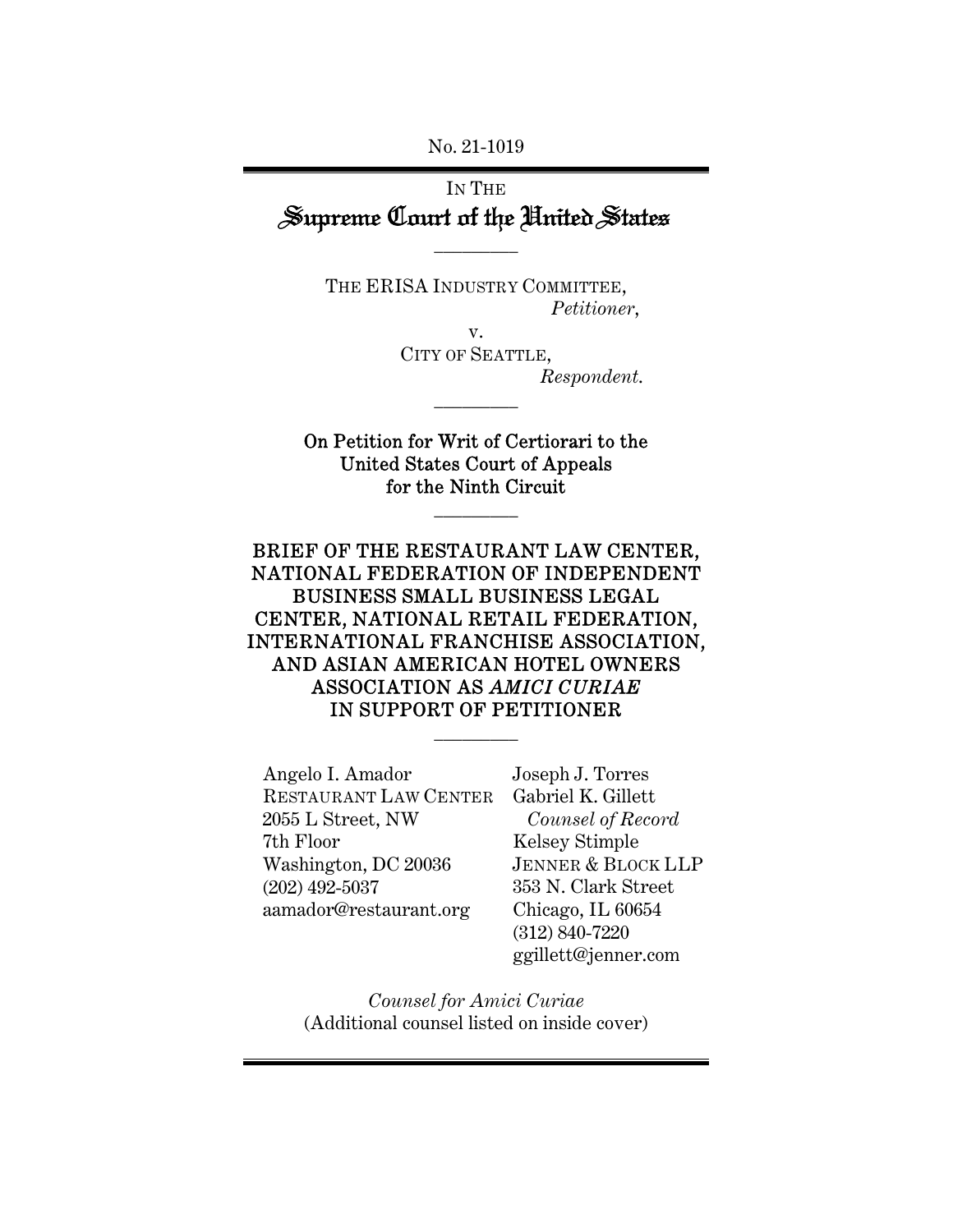Karen Harned Elizabeth Milito NFIB SMALL BUSINESS LEGAL CENTER 555 12th St., NW Suite 1001 Washington, DC 20004

Stephanie A. Martz NATIONAL RETAIL FEDERATION 1101 New York Ave., NW Suite 1200 Washington, DC 20005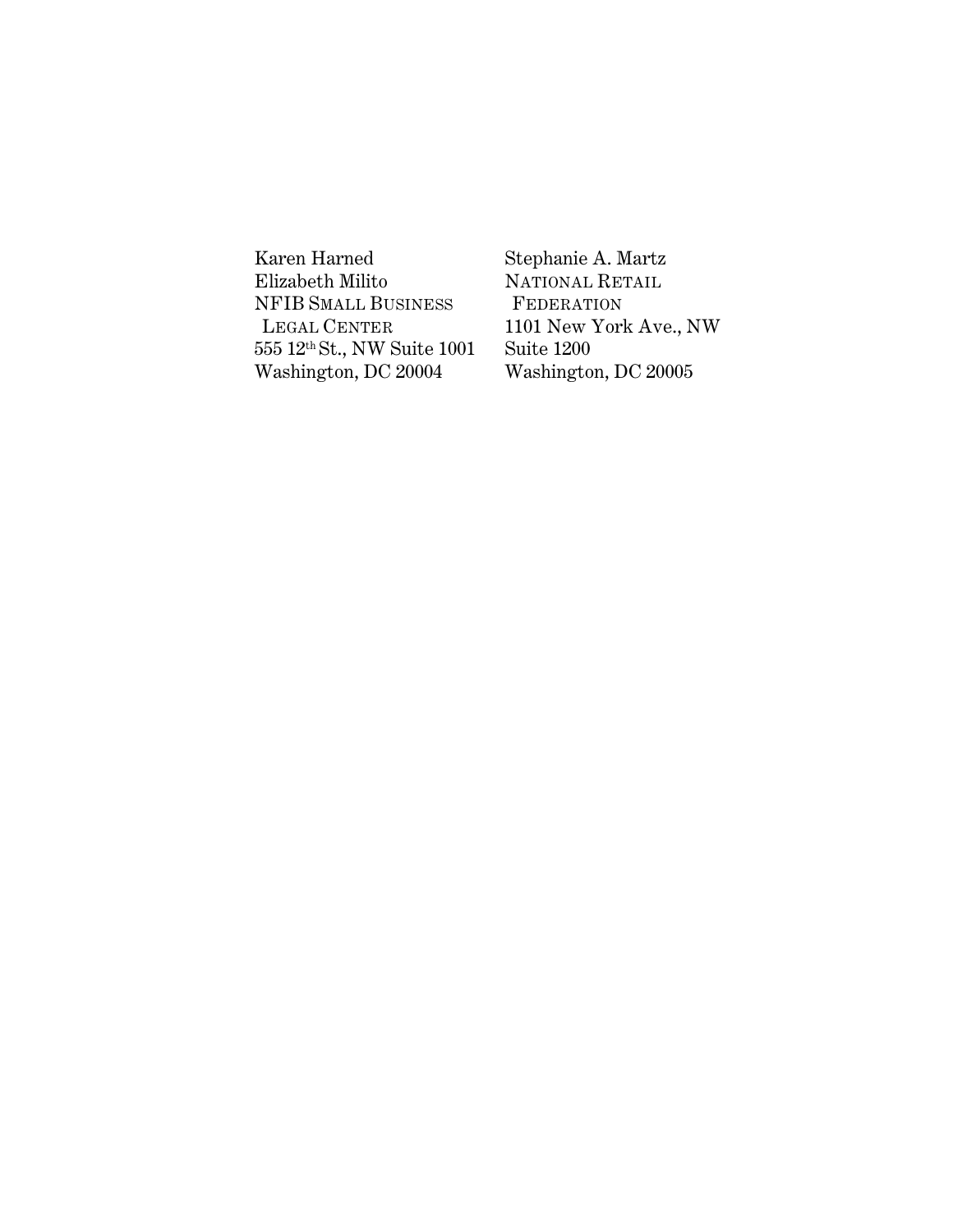## TABLE OF CONTENTS

| INTRODUCTION AND SUMMARY OF                                                                                                                |
|--------------------------------------------------------------------------------------------------------------------------------------------|
| 6                                                                                                                                          |
| THE NINTH CIRCUIT'S DECISION<br>I.<br>SOWS UNCERTAINTY BY<br>FLOUTING ERISA'S UNIFORM<br>NATIONAL FRAMEWORK AND<br>ALLOWING A PATCHWORK OF |
| II. ESPECIALLY NOW, EMPLOYERS<br>NEED ERISA'S NATIONAL                                                                                     |
|                                                                                                                                            |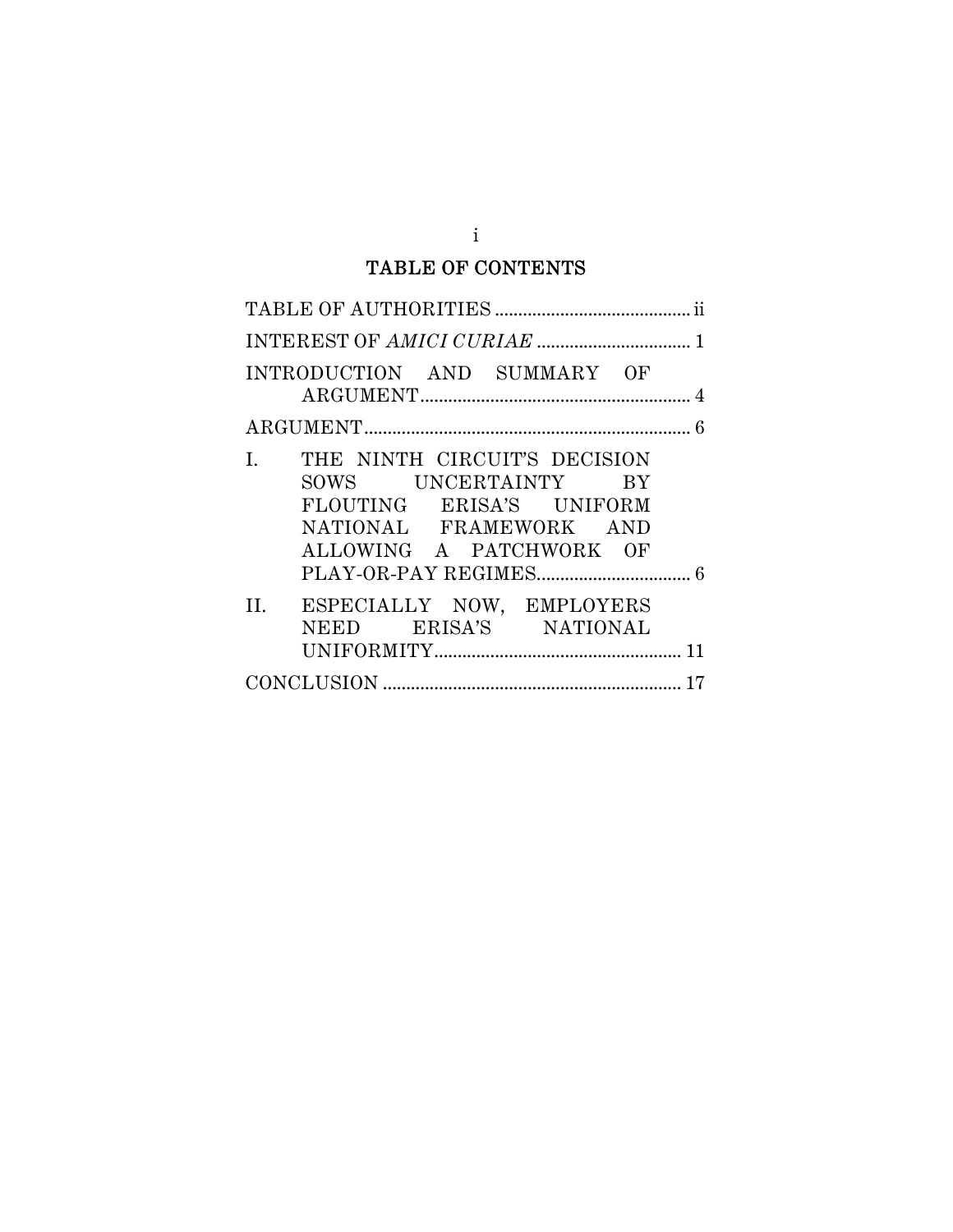## TABLE OF AUTHORITIES

## CASES

| $AT&T$ Mobility LLC v. Concepcion, 563                                          |  |
|---------------------------------------------------------------------------------|--|
| Coopers & Lybrand v. Livesay, 437 U.S. 463                                      |  |
| FMC Corp. v. Holliday, 498 U.S. 52 (1990) 10                                    |  |
| Gobeille v. Liberty Mutual Insurance Co.,                                       |  |
| Golden Gate Restaurant Ass'n v. City &<br>County of San Francisco, 546 F.3d 639 |  |
| Ingersoll–Rand Co. v. McClendon, 498 U.S.                                       |  |
| New York State Conference of Blue Cross &<br>Blue Shield Plans v. Travelers     |  |
| Shaw v. Delta Air Lines, Inc., 463 U.S. 85                                      |  |
| STATUTES                                                                        |  |

|--|--|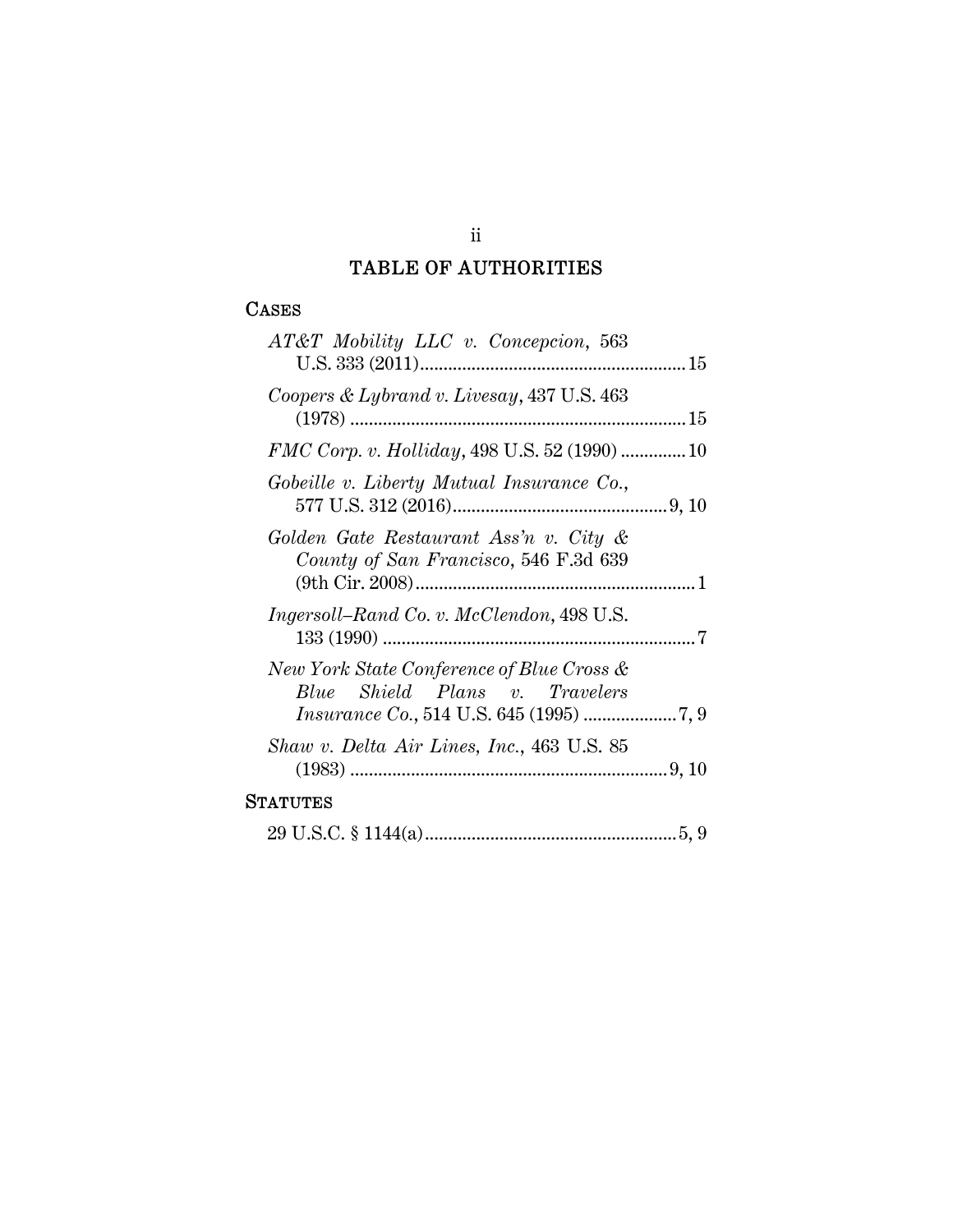## OTHER AUTHORITIES

| Eric Amel et al., <i>Independent Restaurants</i><br>Are a Nexus of Small Businesses in the<br>United States and Drive Billions of<br>Dollars of Economic Activity That Is at<br>Risk of Being Lost Due to the COVID-19 |
|------------------------------------------------------------------------------------------------------------------------------------------------------------------------------------------------------------------------|
|                                                                                                                                                                                                                        |
| William C. Dunkelberg & Holly Wade,<br>National Federation of Independent<br>Business, Small Business Economic<br><i>Trends</i> (Dec. 2021), https://assets.nfib.<br>com/nfibcom/SBET-Dec-2021.pdf  16                 |
| National Federation of Independent                                                                                                                                                                                     |
| Business, COVID-19 Small Business<br>Survey (Jan. 4, 2022), https://as<br>sets.nfib.com/nfibcom/Covid-19-Survey-                                                                                                       |
|                                                                                                                                                                                                                        |
| National Restaurant Ass'n, COVID-19<br>Update: The Restaurant Industry<br><i>Impact Survey</i> (Apr. 20, 2020), https://<br>restaurantsact.com/wp-content/uploads/<br>2020/04/Infographic-Impact-Survey-Na             |
|                                                                                                                                                                                                                        |
| National Restaurant Ass'n, Forty states<br>and DC lost restaurant jobs in January                                                                                                                                      |

## iii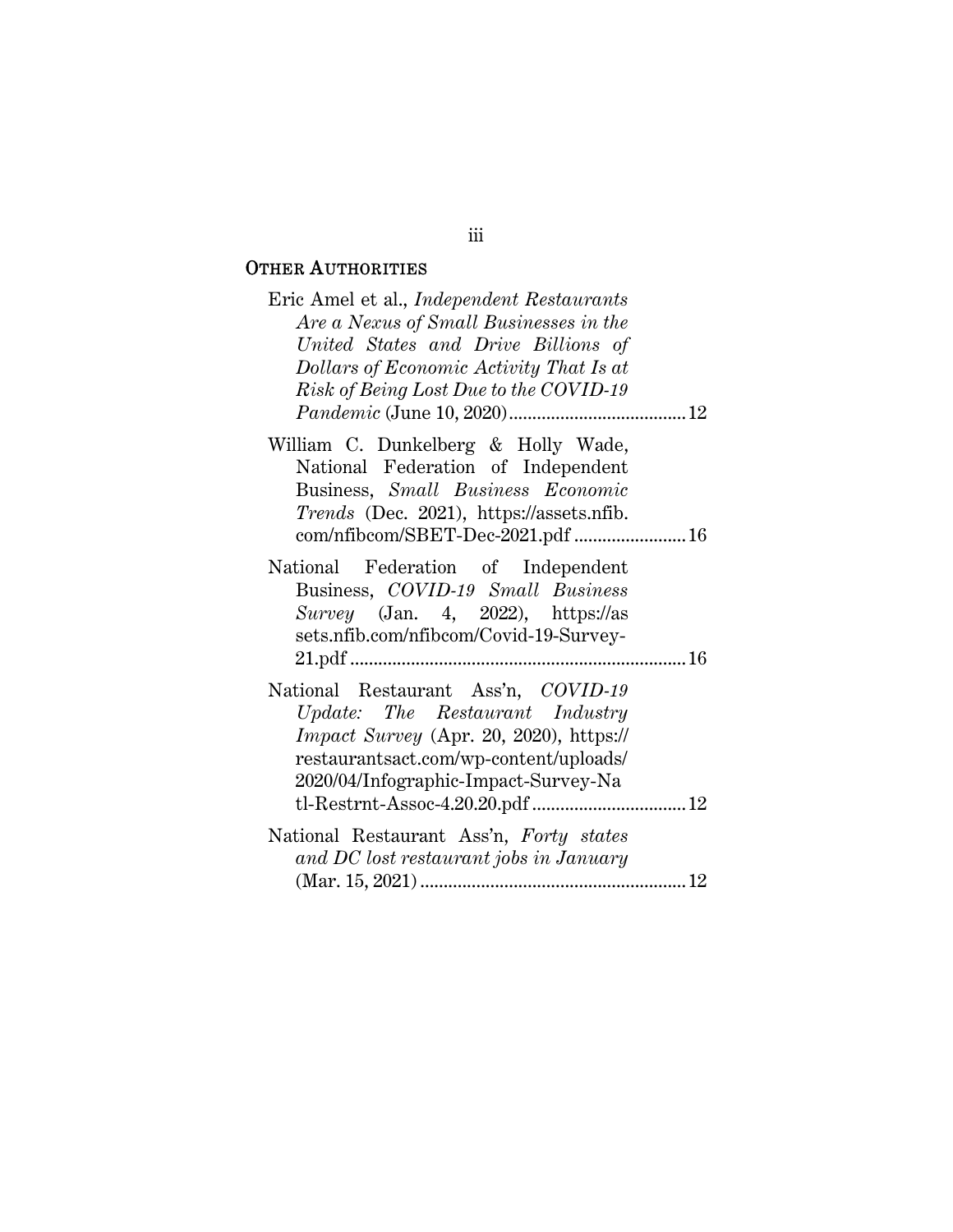iv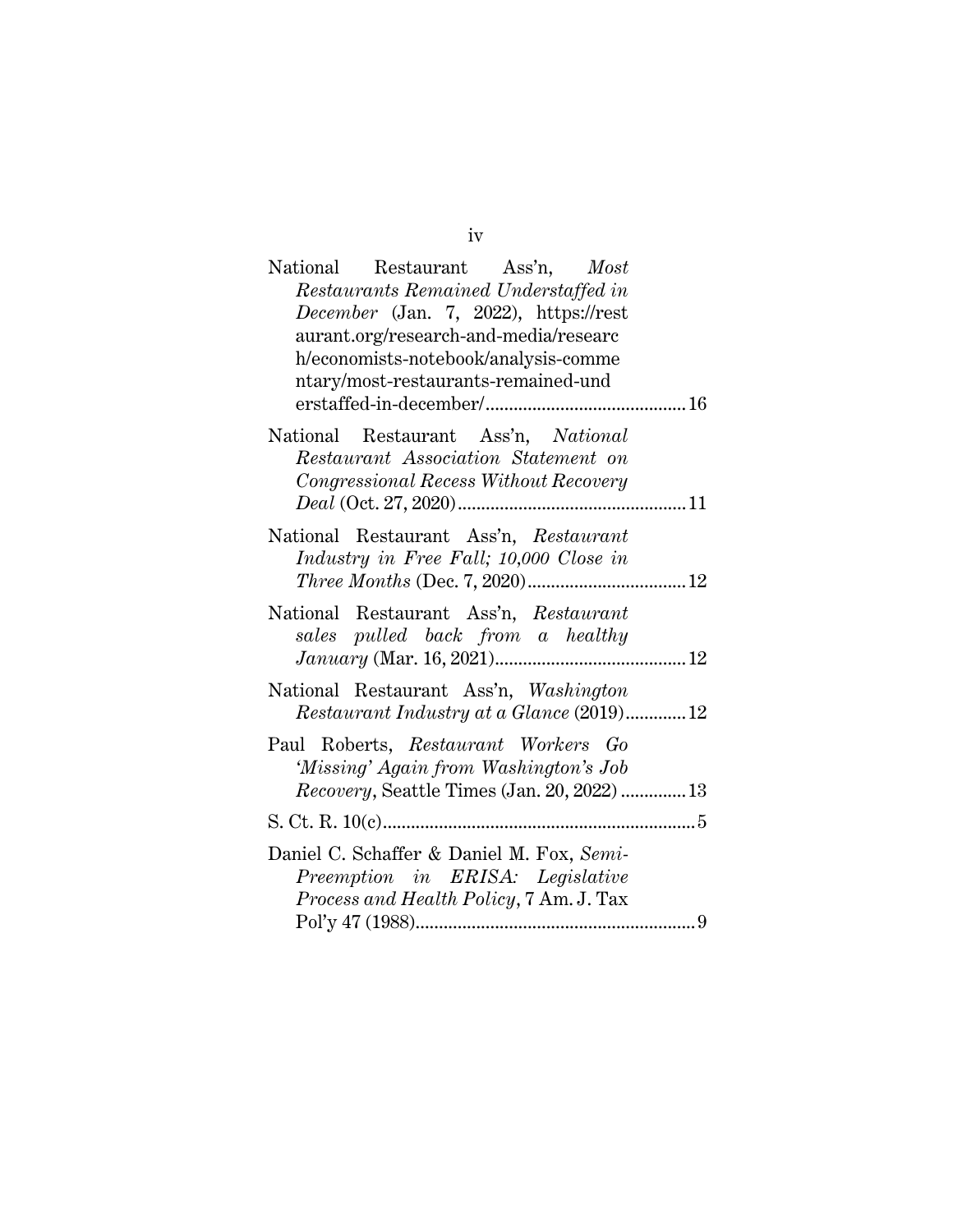| Seattle Office of Labor Standards,<br>Improving Access to Medical Care for                                                                                |
|-----------------------------------------------------------------------------------------------------------------------------------------------------------|
| Hotel Employees Ordinance Fact Sheet                                                                                                                      |
| Seattle Office of Labor Standards,<br>Improving Access to Medical Care for<br>Hotel Employees Ordinance: Questions<br>& Answers (revised Nov. 4, 2021) 14 |
| Howard Shapiro, et al., <i>ERISA</i><br>Preemption: To Infinity and Beyond<br>and Back Again? (A Historical Review<br>of Supreme Court Jurisprudence), 58 |
|                                                                                                                                                           |
|                                                                                                                                                           |
|                                                                                                                                                           |
|                                                                                                                                                           |
|                                                                                                                                                           |
|                                                                                                                                                           |
|                                                                                                                                                           |
|                                                                                                                                                           |
|                                                                                                                                                           |
|                                                                                                                                                           |
|                                                                                                                                                           |
|                                                                                                                                                           |

v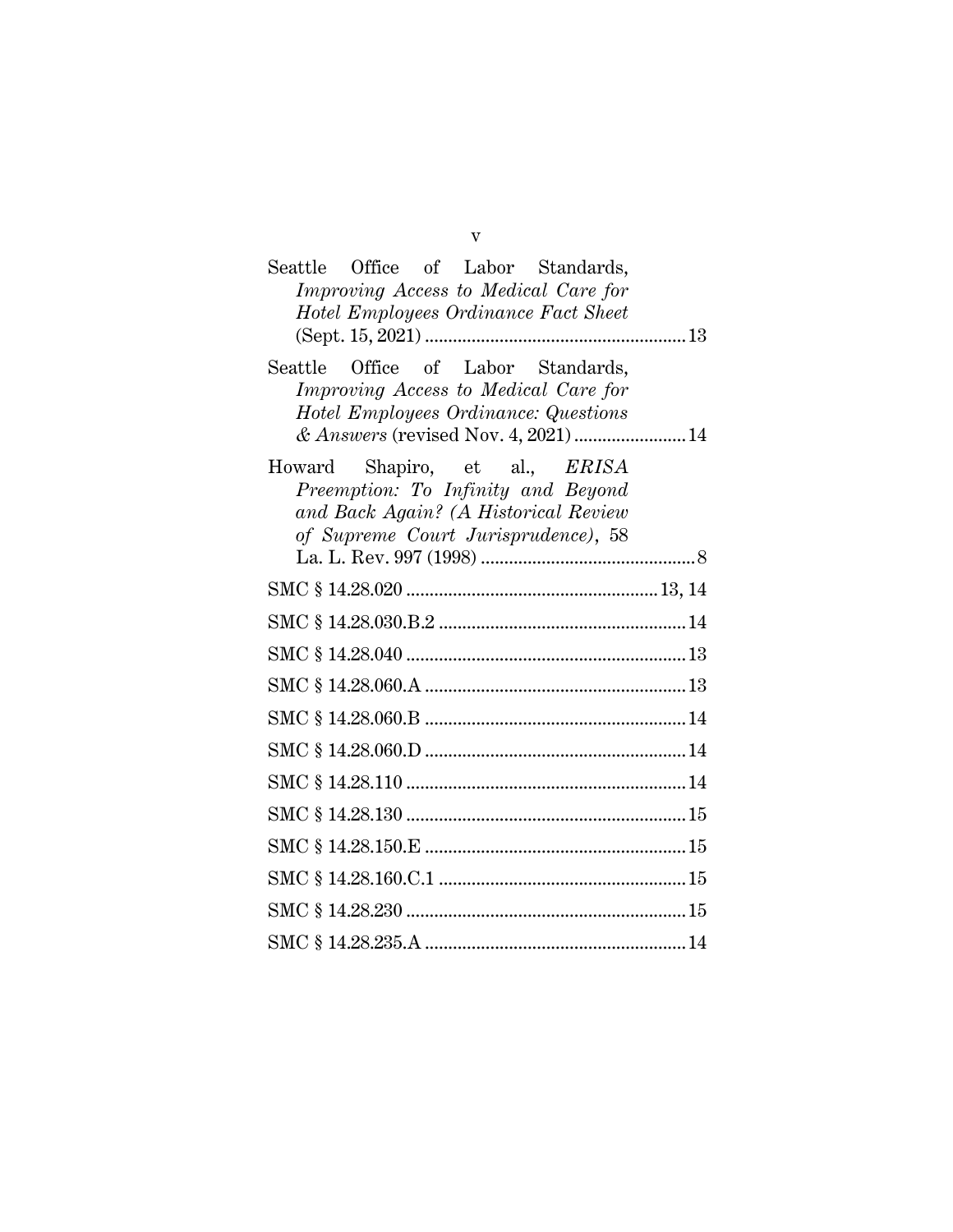James A. Wooten, *A Legislative and*   $History$ *Preemption, Part 1*, 14 J. Pension Benefits 31 (2006) .................................................. 7, 8

vi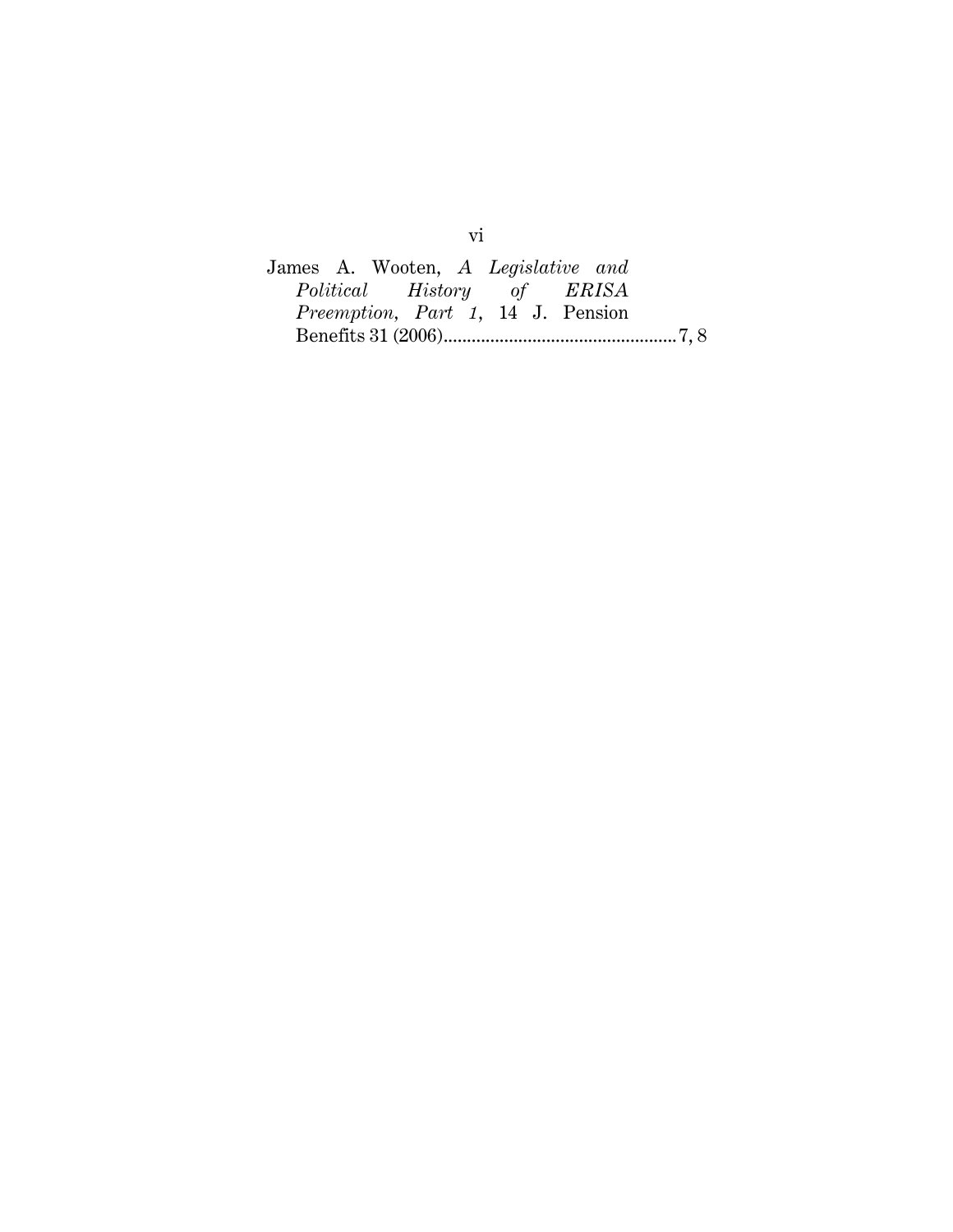## INTEREST OF *AMICI CURIAE*<sup>1</sup>

The City of Seattle enacted Municipal Code 14.28 (the "Ordinance"), which gives employers who own, control, or operate an "ancillary hotel business" in Seattle and have 50 or more employees worldwide the choice of either making minimum monthly healthcare expenditures on behalf of their covered employees, or making direct monthly payments to the covered employee. Whether municipalities can impose such burdensome, city-specific obligations on select businesses—in contravention of the national uniformity that Congress sought to achieve through the Employee Retirement Income Security Act of 1974 ("ERISA"), and in violation of ERISA's broad express preemption provision—is critically important to a broad and diverse array of businesses.

Many have been harmed already by the Ninth Circuit's controversial decision in *Golden Gate Restaurant Ass'n v. City & County of San Francisco*, 546 F.3d 639 (9th Cir. 2008), which found that play-orpay laws were not barred by ERISA. If this Court permits Seattle to follow *Golden Gate*'s roadmap and circumvent ERISA that harm is poised to spread. Indeed, other major municipalities have already gone on

<sup>1</sup> Counsel of record provided timely notice of this brief under Rule 37.2 and all parties have consented to this brief's filing. Pursuant to Rule 37.6, no counsel for a party authored this brief "in whole or in part," and no counsel or party made a monetary contribution intended to fund the preparation or submission of this brief. No person other than *amici curiae*, its members, or its counsel made a monetary contribution to the preparation or submission of this brief.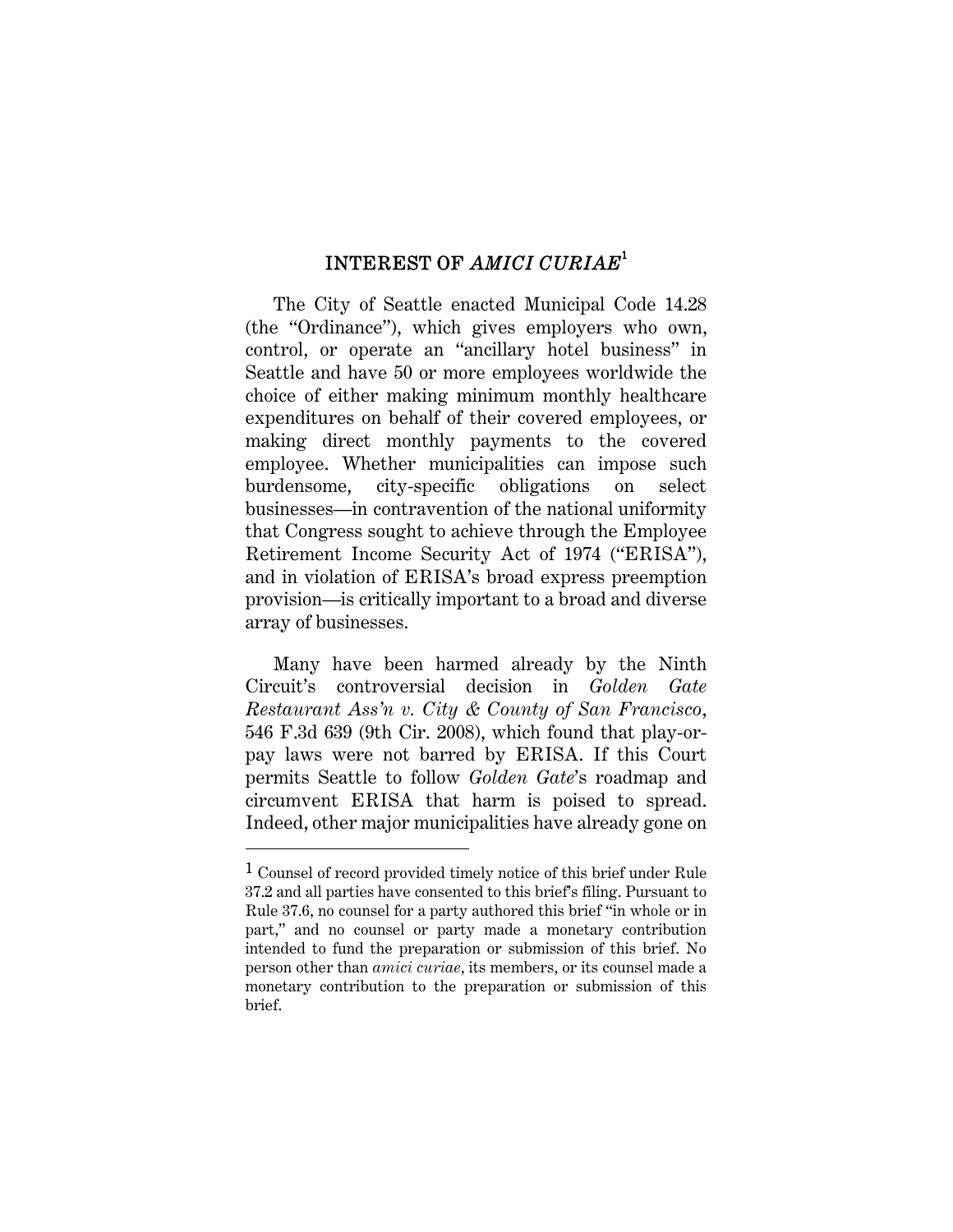the record to signal their intent to follow in Seattle's wake and enact their own policies to accomplish what ERISA prohibits.

It is critical that this Court recognize the potentially far-reaching consequences of this case. As businesses across the economic spectrum continue to address the unprecedented financial and operational challenges related to a pandemic, the mandates at issue could impact not only large national chains but also local independent operators and small, family-run companies that operate a range of businesses adjacent to large hotels. The coalition of *amici* listed below—representing the restaurant and hospitality industries as well as independent, retail, and franchise businesses—therefore submit this brief to encourage the Court to grant the petition for certiorari by the ERISA Industry Committee ("ERIC"), to overturn the Ninth Circuit's incorrect and harmful decision below, and to hold that the Ordinance is preempted.

The Restaurant Law Center is the only public policy organization created specifically to represent the interests of the food service industry in the courts. In the United States, the industry is comprised of over one million restaurants and other foodservice outlets employing over 15 million people. Restaurants and other foodservice providers are the nation's second-largest private-sector employers. The Restaurant Law Center provides courts with the industry's perspective on legal issues significantly impacting its members. Specifically, the Restaurant Law Center highlights the potential industry-wide consequences of pending cases like this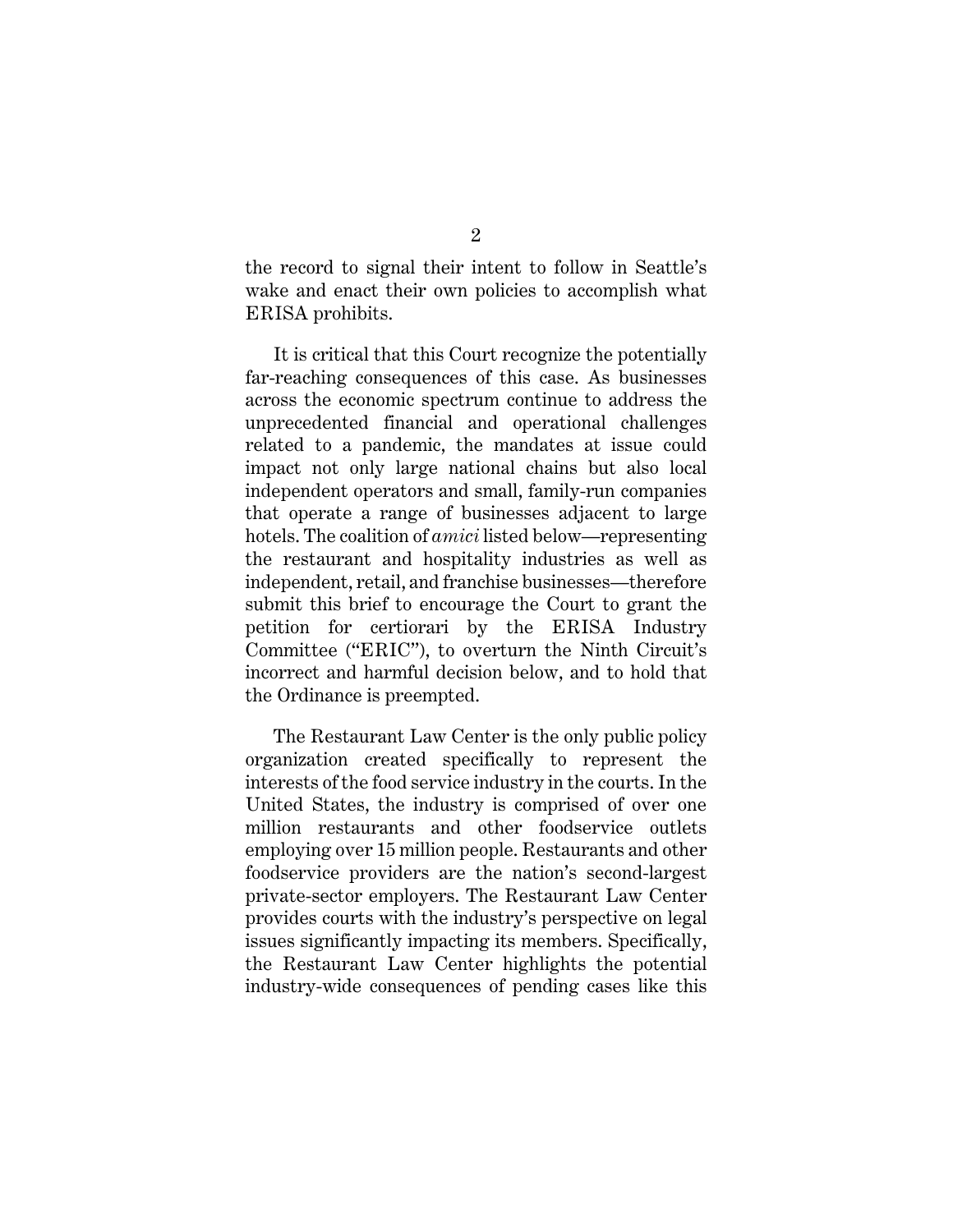one, through regular participation in amicus briefs on behalf of the industry.

The National Federation of Independent Business Small Business Legal Center ("NFIB Legal Center") is a nonprofit, public interest law firm established to provide legal resources and be the voice for small businesses in the nation's courts through representation on issues of public interest affecting small businesses. NFIB is the nation's leading small business association, representing members in Washington, D.C., and all 50 state capitals. While there is no standard definition of a "small business," the typical NFIB member employs ten people and reports gross sales of about \$500,000 a year. To fulfill its role as the voice for small business, the NFIB Legal Center frequently files amicus briefs in cases that will impact small businesses.

The National Retail Federation ("NRF") is the world's largest retail trade association and the voice of retail worldwide. The NRF's membership includes retailers of all sizes, formats and channels of distribution, as well as restaurants and industry partners from the United States and more than 45 countries abroad. In the United States, the NRF represents the breadth and diversity of an industry with more than 52 million employees and contributes \$3.9 trillion annually to GDP. As the industry umbrella group, the NRF regularly submits amicus curiae briefs in cases raising significant legal issues that are important to the retail industry.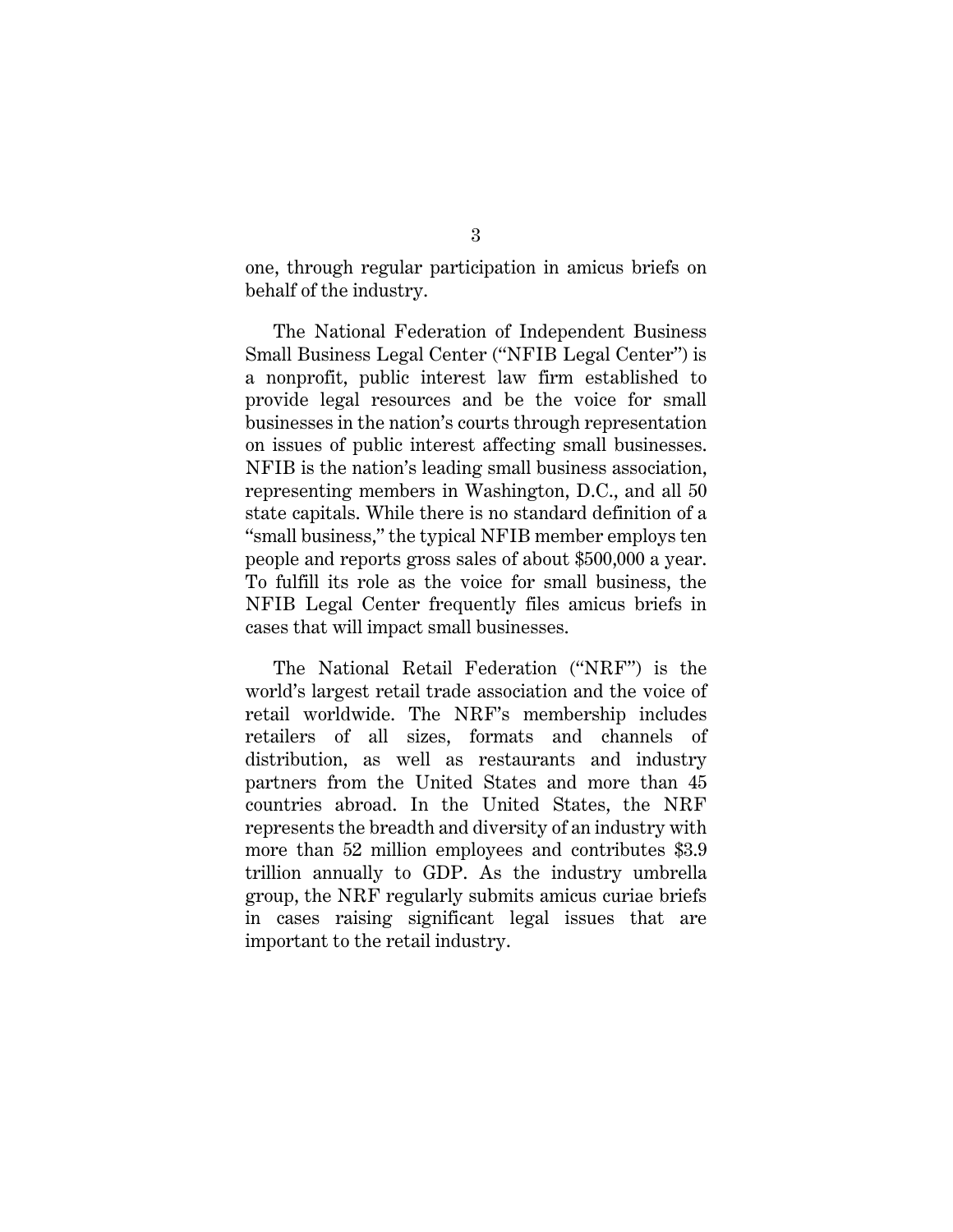The International Franchise Association ("IFA") is the world's oldest and largest organization representing franchising worldwide. IFA works to protect, enhance and promote franchising. IFA members include franchise companies in over 300 different business format categories, individual franchisees, and companies that support the industry in marketing, law and business development. IFA frequently files amicus briefs in cases raising critical legal matters of importance to franchising.

The Asian American Hotel Owners Association ("AAHOA") is the largest hotel owners association in the nation. AAHOA's nearly 20,000 members own 60 percent of the hotels in the United States and nearly 62 percent of the hotels in the State of Washington. AAHOA's members are responsible for 1.7 percent of the nation's GDP. With billions of dollars in property assets and over one million employees, AAHOA members are core economic contributors in communities across the United States.

### INTRODUCTION AND SUMMARY OF ARGUMENT

ERIC ably explains in its brief why its petition should be granted—in particular, because the Ninth Circuit's decision finding the Ordinance is not preempted by ERISA squarely conflicts with decisions from other circuits and decisions of this Court. *See* Pet. 14-15 (citing S. Ct. R. 10(a), (c)). *Amici* write separately to emphasize the exceptional importance and practical impact of this issue, which is "an important question of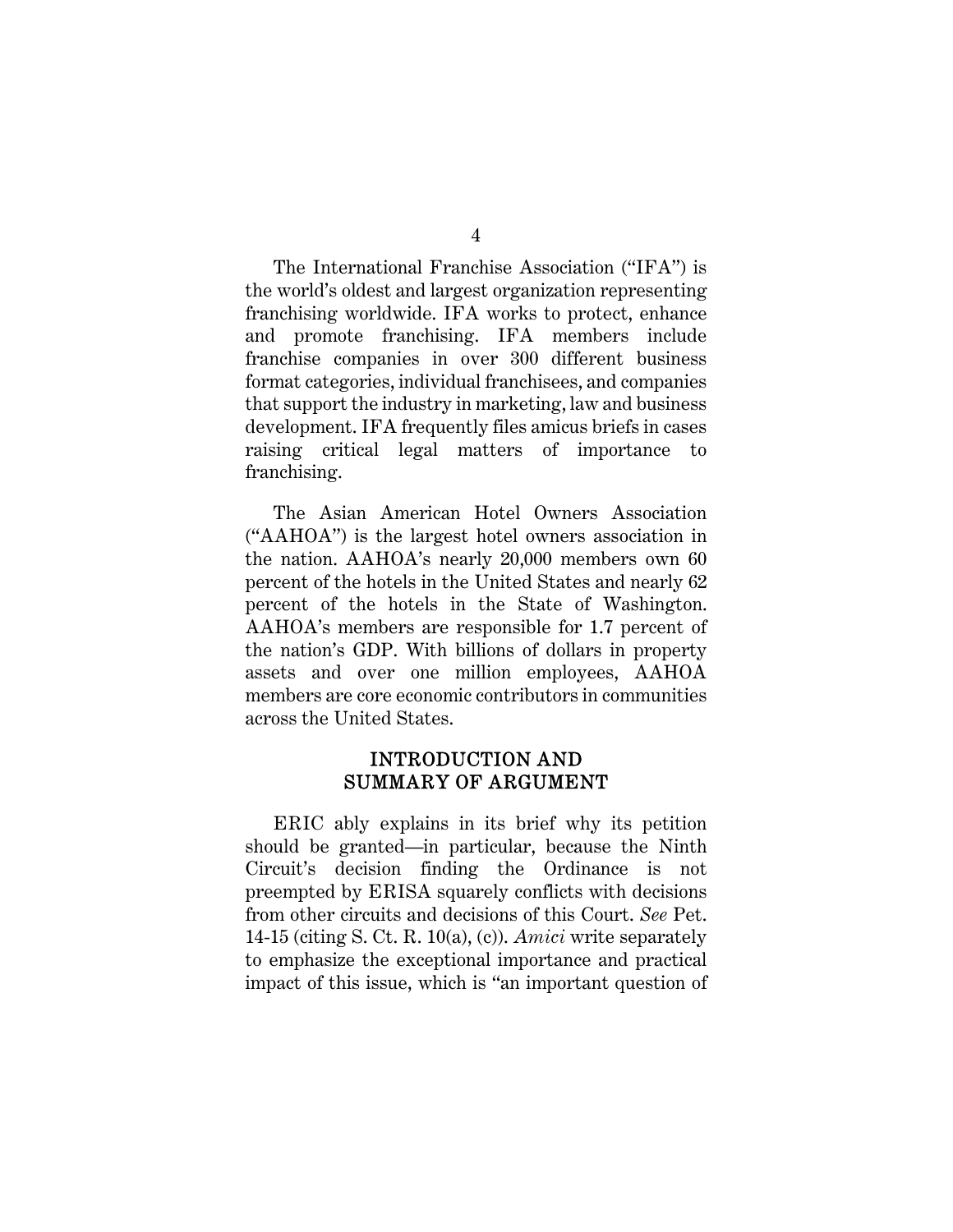federal law that has not been, but should be, settled by this Court." S. Ct. R. 10(c).

In adopting ERISA, Congress sought to create a national, uniform system for regulating employee benefit plans. ERISA's text, its legislative history, and this Court's precedent all illustrate that ERISA's drafters were concerned with eliminating the financial burdens associated with conflicting state employee benefit laws.

The Ninth Circuit has permitted precisely what ERISA was meant to eliminate. By finding the Ordinance is not covered by ERISA's express preemption provision, which bars state and local laws that "relate to" employee-benefit plans covered by ERISA, 29 U.S.C. § 1144(a), the Ninth Circuit's decision heightens uncertainty that has and will continue to have very real economic consequences for businesses throughout the country. The resulting damper on economic activity will be particularly pronounced for restaurants and small businesses—which are still trying to persevere through the COVID-19 pandemic—as they attempt to grapple with a patchwork of locally imposed requirements that ERISA was designed to prevent.

In the wake of the decision below, both small and large businesses may now feel pressure to comply with two very different benefit regimes—a uniform framework authorized by Congress through ERISA, and a separate system in place wherever a municipality felt emboldened to impose its own additional obligations. That patchwork system of competing regulations would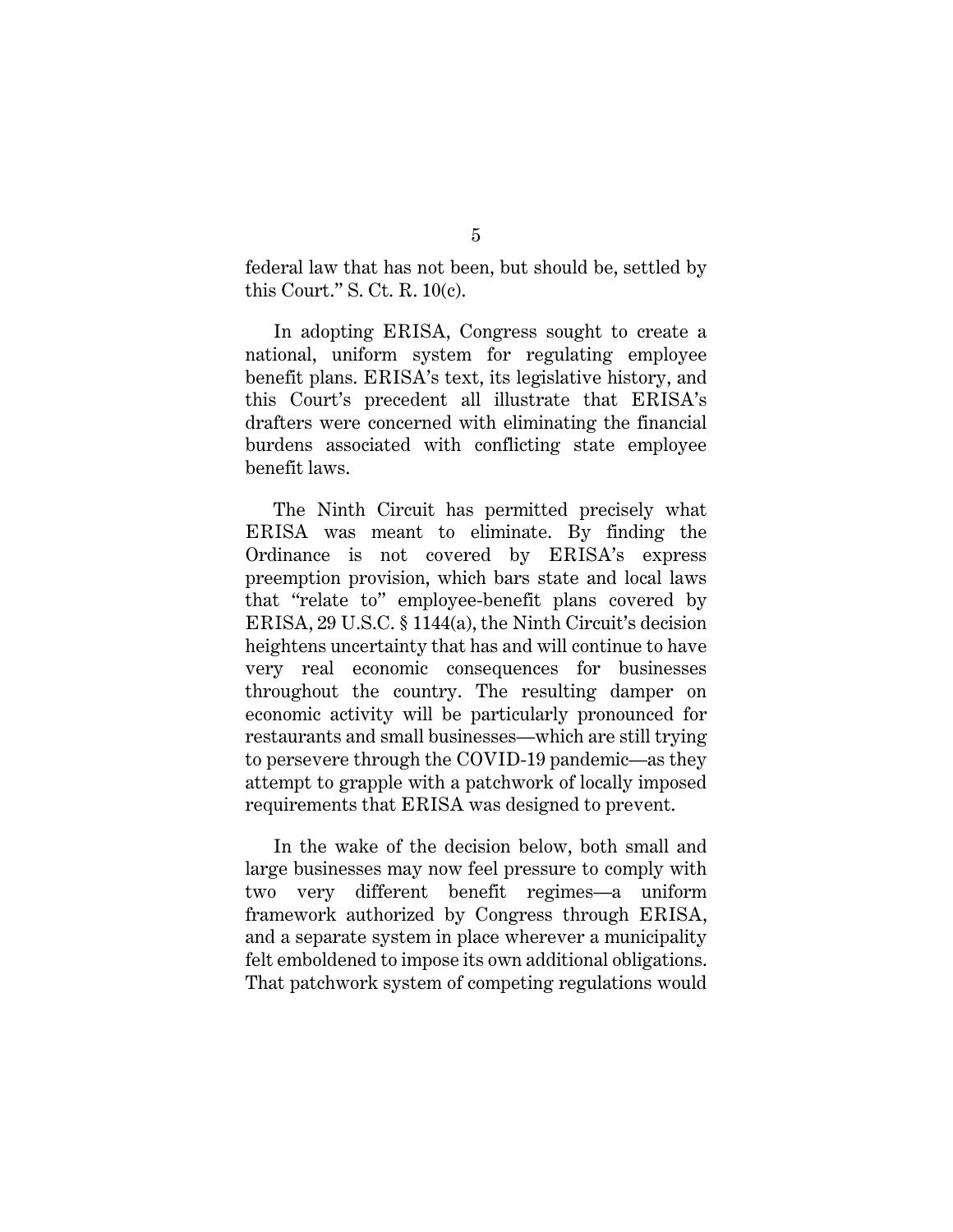be impermissible under any circumstance. But the Ordinance's obligations are particularly problematic in light of the toll the COVID-19 pandemic and resulting restrictions have taken on a wide variety of restaurant, hospitality, independent, retail, and franchise businesses. At a time when every level of government should be working to ease burdens on businesses for the benefit of their communities and employees, Seattle and others seek to engraft their own parochial preferences onto a national regulatory regime by adding additional burdens that many businesses simply will be unable to bear.

This Court should intervene. It should grant ERIC's petition for certiorari, reverse the decision below, and make clear that ERISA's broad express preemption provision bars states from imposing "play or pay" laws that require employers to either create new ERISA plans, alter existing ERISA plans, or make payments directly to their employees.

### ARGUMENT

## I. THE NINTH CIRCUIT'S DECISION SOWS UNCERTAINTY BY FLOUTING ERISA'S UNIFORM NATIONAL FRAMEWORK AND ALLOWING A PATCHWORK OF PLAY-OR-PAY REGIMES.

Congress enacted ERISA with the express purpose of creating a uniform regulatory scheme for employee benefits nationwide. Its intent, as this Court has recognized for decades, was "to ensure that plans and plan sponsors would be subject to a uniform body of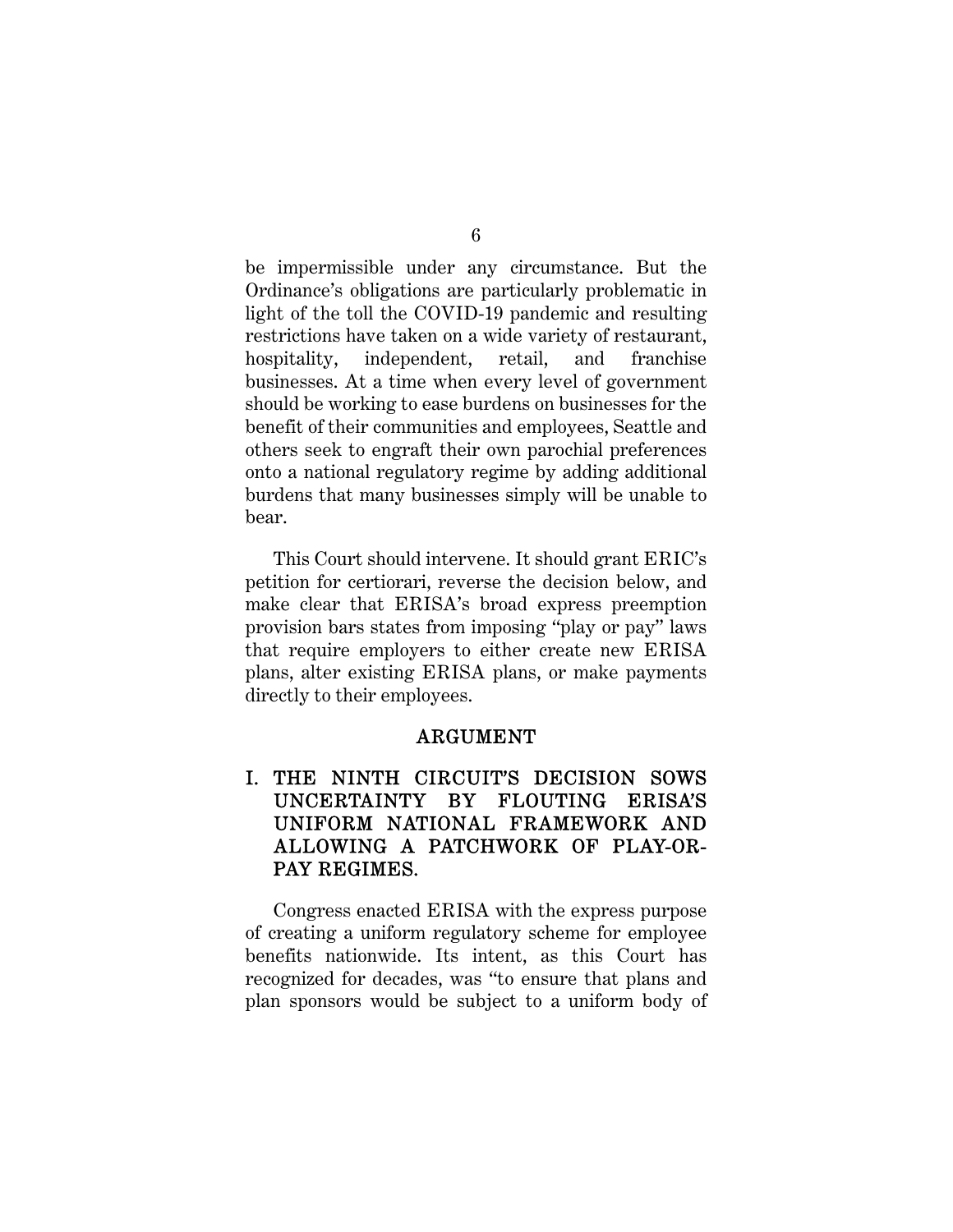benefits law; the goal was to minimize the administrative and financial burden of complying with conflicting directives among States or between States and the Federal Government." *Ingersoll–Rand Co. v. McClendon*, 498 U.S. 133, 142 (1990). In addition, this Court has explained, Congress intended to prevent "the potential for conflict in substantive law" that resulted from "requiring the tailoring of plans and employer conduct to the peculiarities of the law of each jurisdiction." *Id.* To effectuate that intent, Congress included an express preemption clause, "[t]he basic thrust" of which was "to avoid a multiplicity of regulation in order to permit the nationally uniform administration of employee benefit plans." *N.Y. State Conf. of Blue Cross & Blue Shield Plans v. Travelers Ins. Co.*, 514 U.S. 645, 657 (1995).

The Ninth Circuit ignored these precedents and instead blessed a local ordinance that achieves precisely what ERISA was meant to preempt: the creation of burdensome local rules that differ depending on the jurisdiction and that govern the administration of employee benefit plans and relate to such plans.

Prior to ERISA's passage, employee benefit plans were in a state of regulatory confusion. For decades the federal government took a hands-off approach toward these plans, allowing private businesses, unions, and employees to negotiate for benefits freely. *See* James A. Wooten, *A Legislative and Political History of ERISA Preemption, Part 1*, 14 J. Pension Benefits 31, 32 (2006). But these privately negotiated benefit plans rarely lived up to their promise. Inadequate employer funding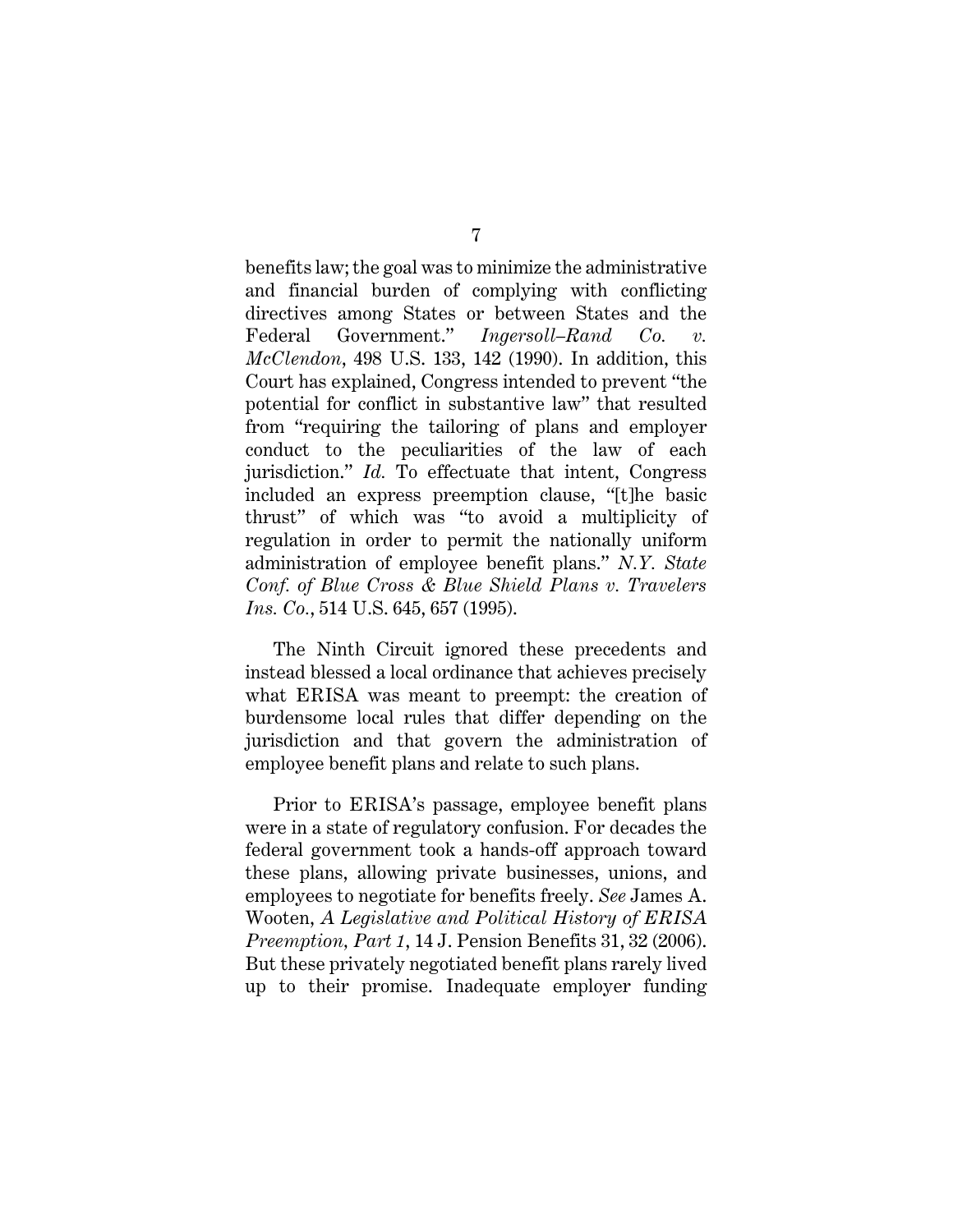coupled with lengthy vesting periods meant that employees routinely lost benefits they thought secure. Id. Despite the system's glaring deficiencies, both employers and unions resisted early federal efforts to legislate in this space. *Id.* at 32-33.

In the absence of adequate federal regulation, states began to pass their own employee benefit laws. *Id.* at 34. Unsurprisingly, these laws took vastly different forms. Some simply required that employers provide disclosures to state agencies or submit to periodic inspections. *Id.* Others demanded much more, some requiring specific vesting and funding practices that could vary wildly from state to state. *See id.* (describing New Jersey's particularly "poorly conceived law" that set burdensome vesting and funding standards)*.*

This resulting patchwork of regulation exposed employers to incompatible state rules. *Id.* Without a national standard, employers were "required to keep records in some states but not in others; to make certain benefits available in some states but not in others; [and] to process claims in a certain way in some states but not in others." Howard Shapiro, et al., *ERISA Preemption: To Infinity and Beyond and Back Again? (A Historical Review of Supreme Court Jurisprudence)*, 58 La. L. Rev. 997, 999 (1998). These divergent requirements saddled employers with steep administrative costs that caused some to reduce benefits and others to forgo them entirely. *Id.* 

At the request of both employers and unions (which had previously resisted any regulation of employee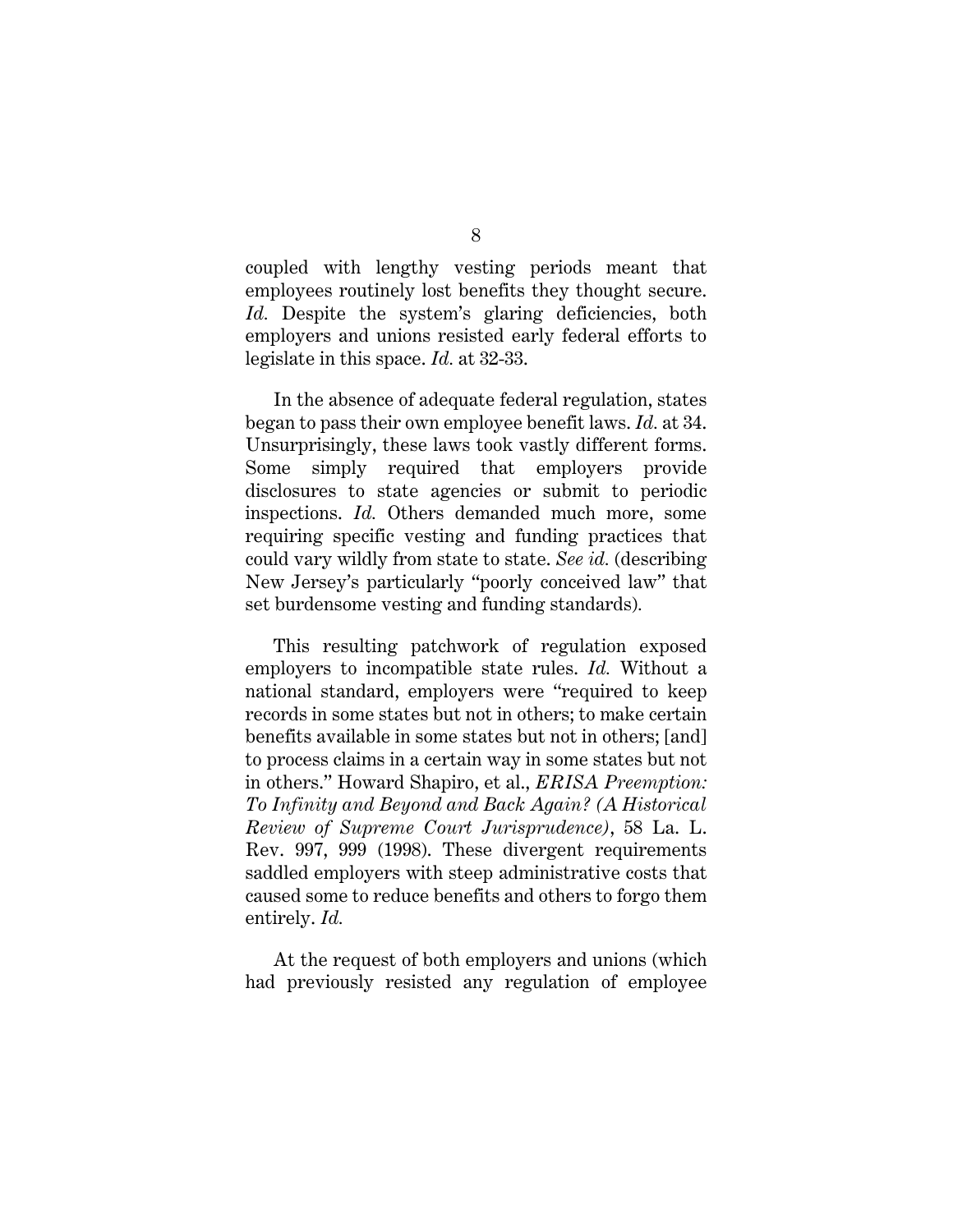benefit plans) in 1974 Congress passed ERISA, a "comprehensive statute" that "subjects to federal regulation plans providing employees with fringe benefits" like pensions and healthcare expenditures. *Shaw v. Delta Air Lines, Inc.*, 463 U.S. 85, 90-91 (1983). Among other things, ERISA created uniform standards for "reporting, disclosure, and fiduciary responsibility" that applied to all employee benefit plans, *id.* at 91, and set strict standards for the administration of benefit plans should employers choose to provide them. *Travelers*, 514 U.S. at 650-51.

In passing ERISA, Congress aimed to replace the inconsistent state benefit plan laws with a single, uniform, national scheme, pushing for what has been described as "the most expansive pre-emption provision in any federal statute." *Gobeille v. Liberty Mut. Ins. Co.*, 577 U.S. 312, 327 (2016) (Thomas, J., concurring). In "terse but comprehensive" terms, *id.* at 319-20 (majority op.), the provision states that ERISA "shall supersede any and all State laws insofar as they may now or hereafter relate to any employee benefit plan" covered by the statute, 29 U.S.C. § 1144(a). After the preemption clause was added to the bill, Pennsylvania Congressman John Dent celebrated it as the legislation's "crowning achievement," because it eliminated the "threat of conflicting and inconsistent state and local regulation." Daniel C. Schaffer & Daniel M. Fox, *Semi-Preemption in ERISA: Legislative Process and Health Policy*, 7 Am. J. Tax Pol'y 47, 49 (1988) (quoting 120 Cong. Rec. 29,197 (1974)).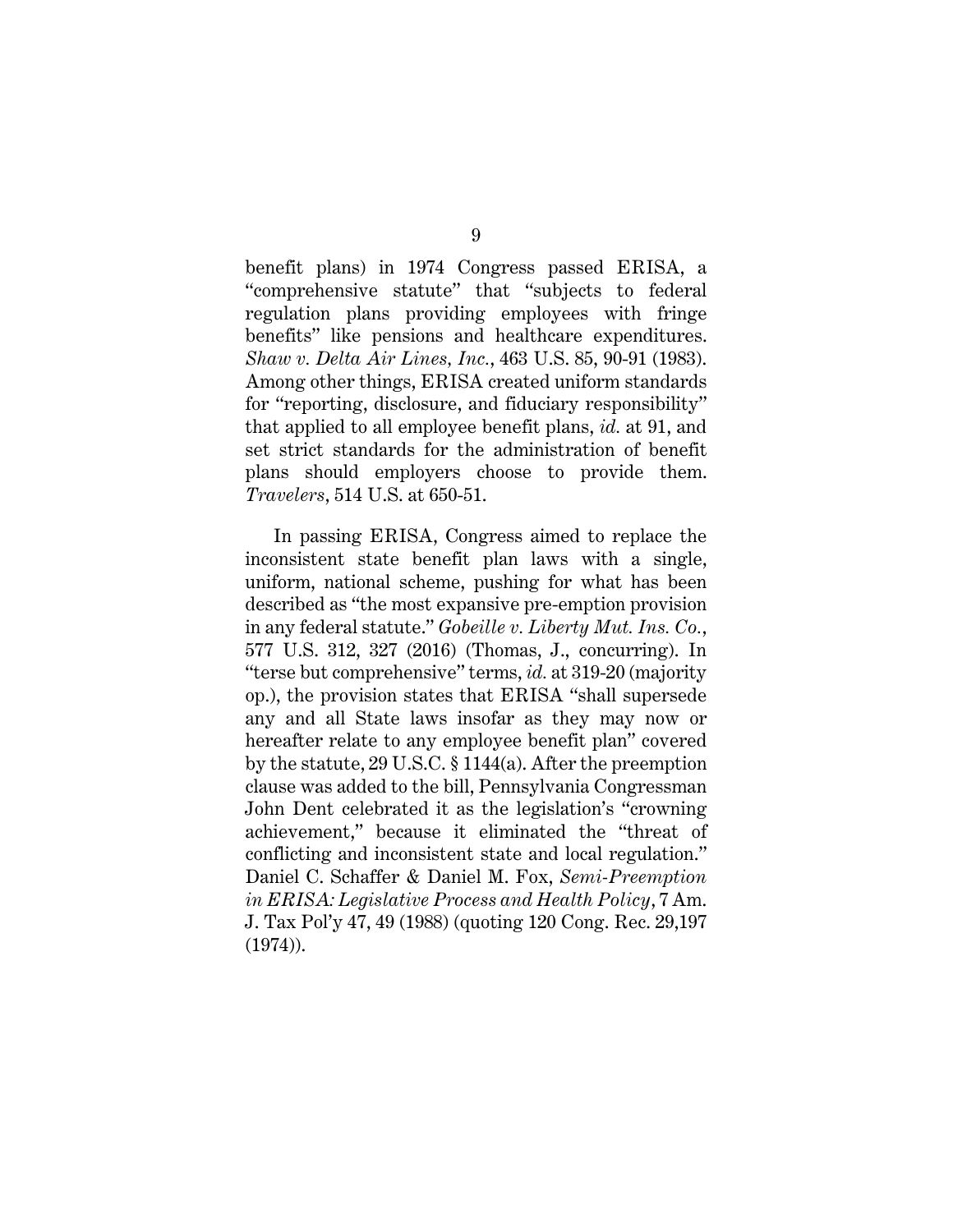This Court has long recognized Congress's interest in preserving a uniform, national system for regulating employee benefits. For example, more than thirty years ago this Court noted that preemption "is compelled" when "Congress' command is explicitly stated" and invalidated a state law that regulated employer sponsored healthcare benefits—as the Ordinance does here. *Shaw*, 463 U.S. at 95 (quotation marks omitted); *id.* 97, 108 (invalidating a provision of New York Human Rights Law that required employers to provide specific healthcare benefits); *FMC Corp. v. Holliday*, 498 U.S. 52, 60 (1990) (invalidating Pennsylvania statute that prohibited healthcare "plans from … requiring reimbursement in the event of recovery from a third party").

Consistent with the text of ERISA and the purpose underlying its enactment, employers across the economy have come to rely on the predictability and uniformity that ERISA affords in administering employee benefit plans. This Court has recognized that "[d]iffering, or even parallel, regulations from multiple jurisdictions could create wasteful administrative costs and threaten to subject plans to wide-ranging liability." *See, e.g.*, *Gobeille*, 577 U.S. at 323*.* By contrast, ERISA allows employers of all sizes to create effective benefit plans for their employees regardless of where they live, work, or receive healthcare. ERISA also provides real advantages to smaller businesses, which may be constrained from attempting to understand, much less tailor, benefit and compliance programs to the proclivities of particular jurisdictions.

10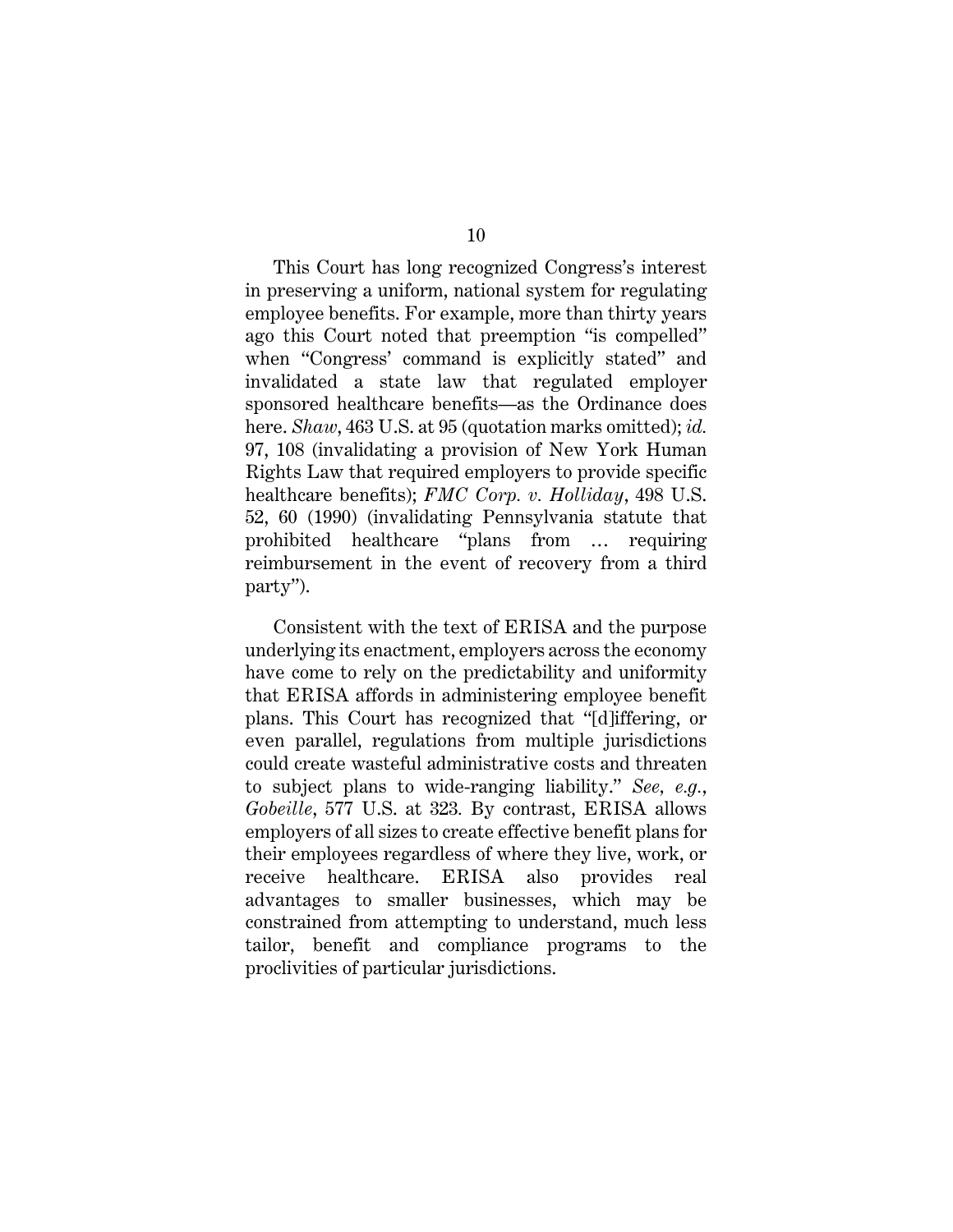11

The Ninth Circuit's decision below, built on its prior decision in *Golden Gate*, undermines this predictability while conflicting with this Court's current teaching and with decisions from other circuits. Accordingly, this Court should grant certiorari to provide businesses with the predictability and uniformity that they have long relied upon and that Congress sought to achieve.

### II. ESPECIALLY NOW, EMPLOYERS NEED ERISA'S NATIONAL UNIFORMITY.

Providing clarity and predictability is particularly important to protect the millions of restaurant, hospitality, retail, independent, and franchise businesses from unnecessary and burdensome attempts by localities to deviate from a uniform national regime like ERISA. This unpredictability comes during particularly challenging time for businesses as they try to recover from the COVID-19 pandemic.

The restaurant and hospitality industries have been hit especially hard over the past two years. To varying degrees at different points, "[v]irtually every kind of restaurant [has been] suffering: the corner diner, the independents, the individual owners of full-service restaurant chains."2 In April 2020, for example, over eight million restaurant employees—nearly two thirds of the restaurant workforce—had been laid off or

<sup>2</sup> Nat'l Restaurant Ass'n, *National Restaurant Association Statement on Congressional Recess Without Recovery Deal* (Oct. 27, 2020).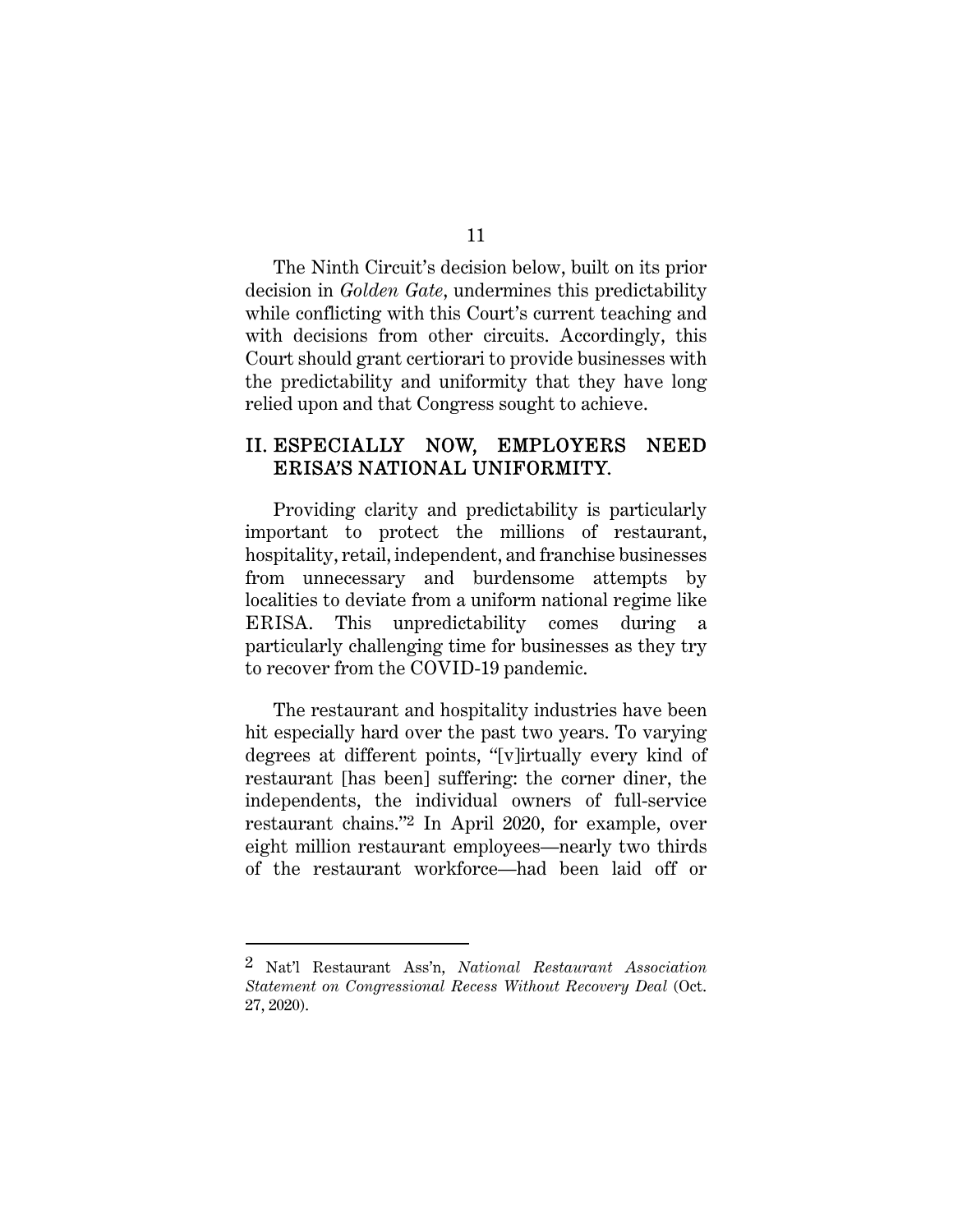furloughed due to the pandemic.3 By the end of 2020, nationwide restaurant and foodservice sales were "down \$270 billion from expected levels" and industry employment had decreased in every state and the District of Columbia.4 Meanwhile, more than 110,000 establishments—which were in business for over sixteen years, on average—were "closed permanently or long-term."5

These closures have negative consequences far beyond the individual business that shuts down. Closures can devastate neighborhoods as the impact reverberates; a restaurant contributes to the livelihood of dozens of employees, suppliers, purveyors, and related businesses.6 Restaurant closures also harm the economy more broadly, as every dollar spent at tableservice restaurants returns roughly two dollars to the state's economy and boosts the state's tax revenue.7 Restaurant closures can also harm local culture and

<sup>3</sup> Nat'l Restaurant Ass'n, *COVID-19 Update: The Restaurant Industry Impact Survey* (Apr. 20, 2020), https://restaurant sact.com/wp-content/uploads/2020/04/Infographic-Impact-Survey-Natl-Restrnt-Assoc-4.20.20.pdf.

<sup>4</sup> Nat'l Restaurant Ass'n, *Restaurant sales pulled back from a healthy January* (Mar. 16, 2021); Nat'l Restaurant Ass'n, *Forty states and DC lost restaurant jobs in January* (Mar. 15, 2021).

<sup>5</sup> Nat'l Restaurant Ass'n, *Restaurant Industry in Free Fall; 10,000 Close in Three Months* (Dec. 7, 2020).

<sup>6</sup> Eric Amel et al., *Independent Restaurants Are a Nexus of Small Businesses in the United States and Drive Billions of Dollars of Economic Activity That Is at Risk of Being Lost Due to the COVID-19 Pandemic* (June 10, 2020).

<sup>7</sup> Nat'l Restaurant Ass'n, *Washington Restaurant Industry at a Glance* (2019).

<sup>12</sup>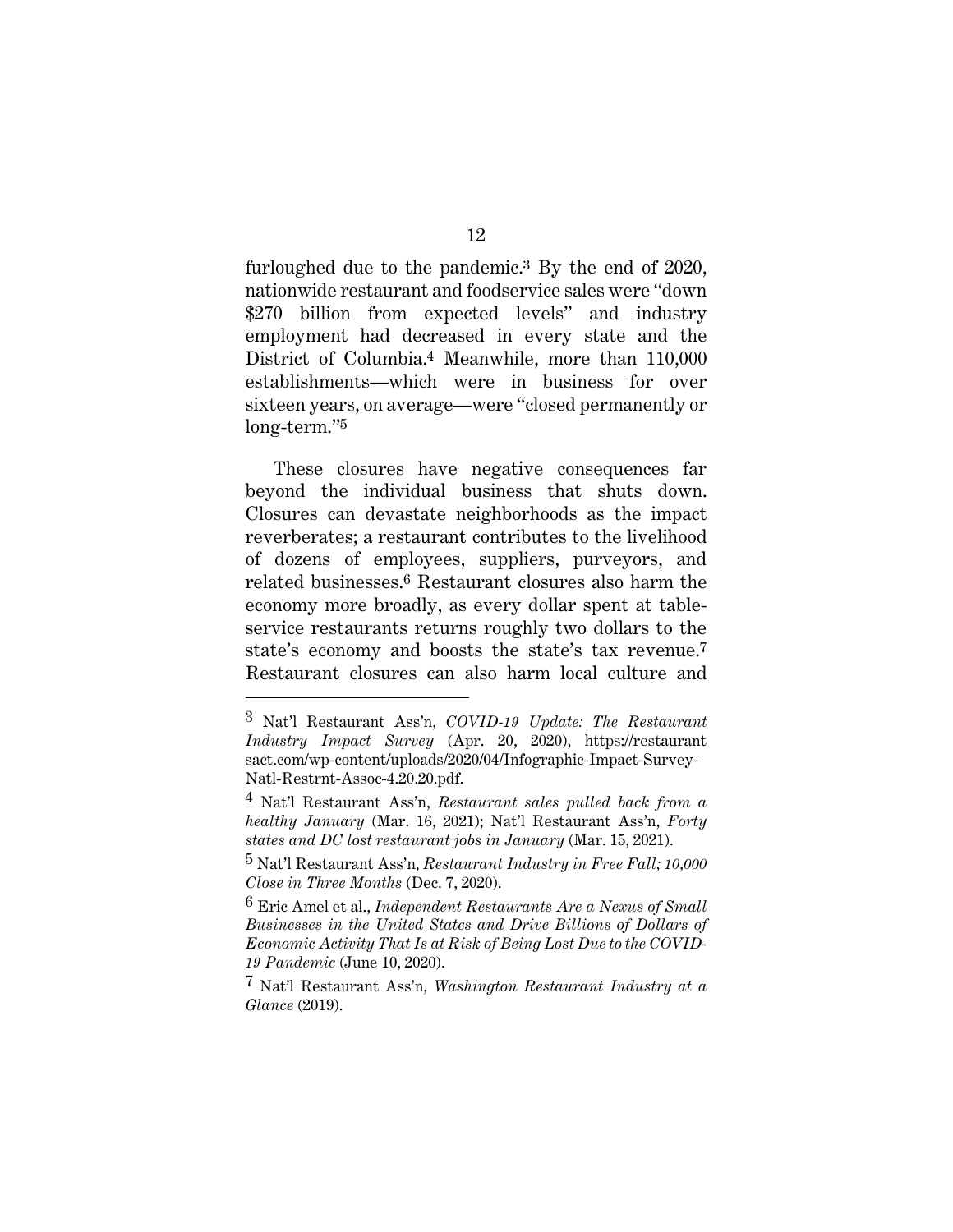stability: restaurants help foster unique neighborhood identities, drive commercial revitalization, and anchor those focused on seeing their neighborhoods grow and thrive.

Washington State was ground zero for the pandemic in the United States, and two years later its restaurant industry has yet to recover. "Even after more than 18 months of economic recovery," as of January 2022 "Washington's leisure and hospitality business is still missing around 40,000, or 11.5%, of the workers it had in December 2019."8 Although the industry had been adding jobs in fall 2021, the omicron variant "knocked out many restaurant workers while scaring away some diners," and in December 2021 "the industry suffered a net loss of 2,200 jobs, or 0.7% of its already undersized workforce."9

It is against this backdrop that Seattle passed the Ordinance, purporting to reach an "ancillary hotel business" with 50 or more employees worldwide. *See*  SMC §§ 14.28.040, 14.28.020. For each qualified employee the law adds additional expense of between \$459 and \$1,375. SMC § 14.28.060.A (listing 2019 rates "subject to annual adjustments based on the medical inflation rate"); *see* Seattle Off. of Lab. Standards, *Improving Access to Medical Care for Hotel Employees Ordinance Fact Sheet* 2 (Sept. 15, 2021). To determine the proper amount, the employee must "make

<sup>8</sup> Paul Roberts, *Restaurant Workers Go 'Missing' Again from Washington's Job Recovery*, Seattle Times (Jan. 20, 2022).  $9$   $Id.$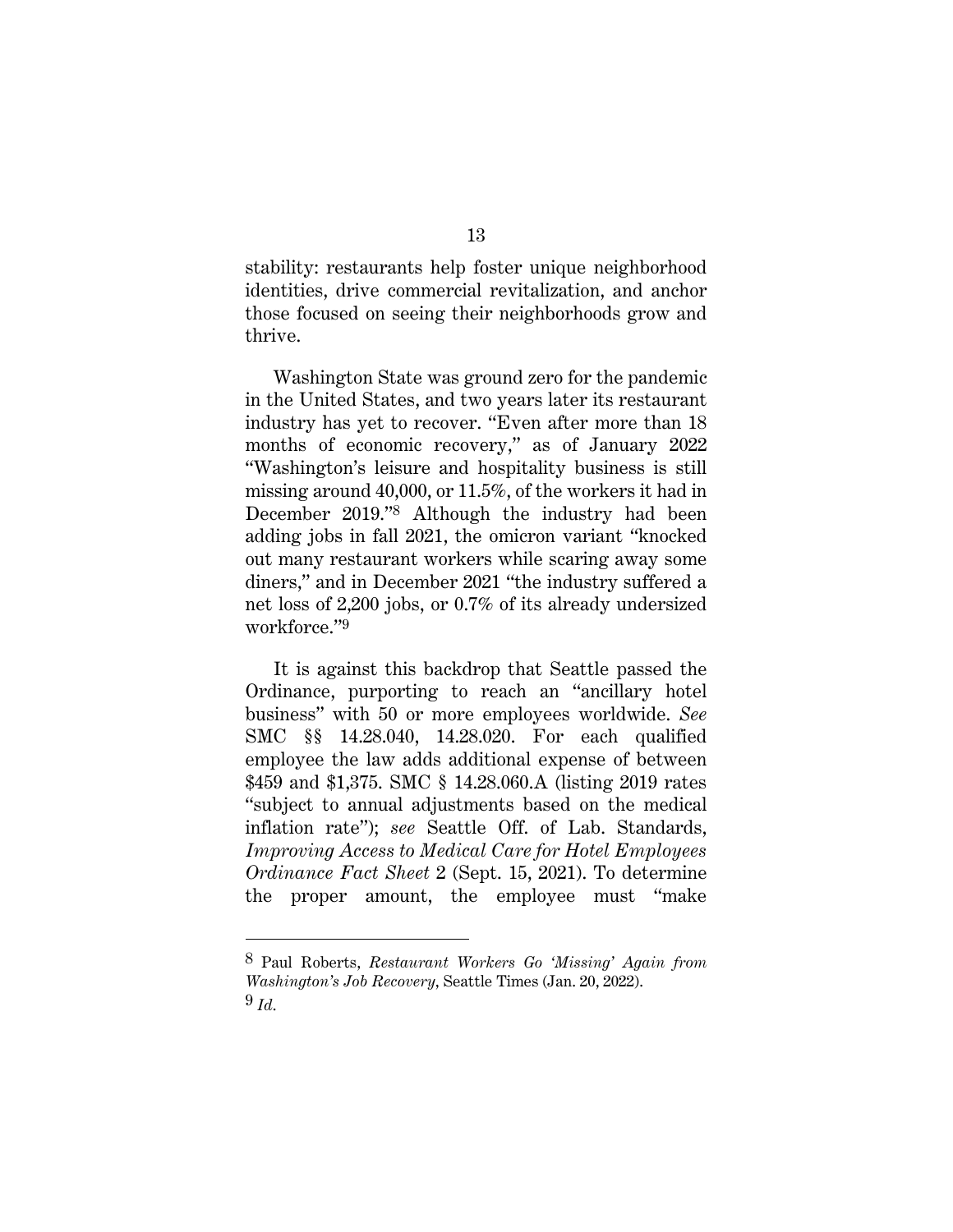reasonable efforts to obtain accurate information" about their employees' family composition. Seattle Off. of Lab. Standards, *Improving Access to Medical Care for Hotel Employees Ordinance: Questions & Answers* 7 (revised Nov. 4, 2021). Those expenses must be paid through either (1) increased compensation given directly to the employees, (2) increased payments to the employees' health insurance carrier or a related healthcare account. or (3) increased monthly expenditures toward the employees' healthcare services if the employer selfinsures. SMC § 14.28.060.B. The law further establishes a complex system of waivers and exemptions, *see id.*  §§ 14.28.060.D, 14.28.030.B.2, 14.28.235.A, and an onerous set of record-keeping requirements, *see id.*  § 14.28.110. In other words, the Ordinance requires small and large businesses alike to navigate a complex labyrinth of conflicting employee benefit rules—with all the attendant inefficiency.

What is more, the Ordinance imposes these requirements without even making clear what businesses are within its ambit. Whether a company is an "[a]ncillary hotel business" under the Ordinance depends on whether a business "routinely contracts with the hotel for services in conjunction with the hotel's purpose," "leases or sublets space at the site of the hotel for services in conjunction with the hotel's purpose," or "provides food and beverages, to hotel guests and to the public, with an entrance within hotel premises." *Id.*  § 14.28.020. What constitutes "routine," how to discern a hotel's "purpose," and who a business is serving may be subject to different reasonable interpretations. As a result, business owners are left not only with questions

14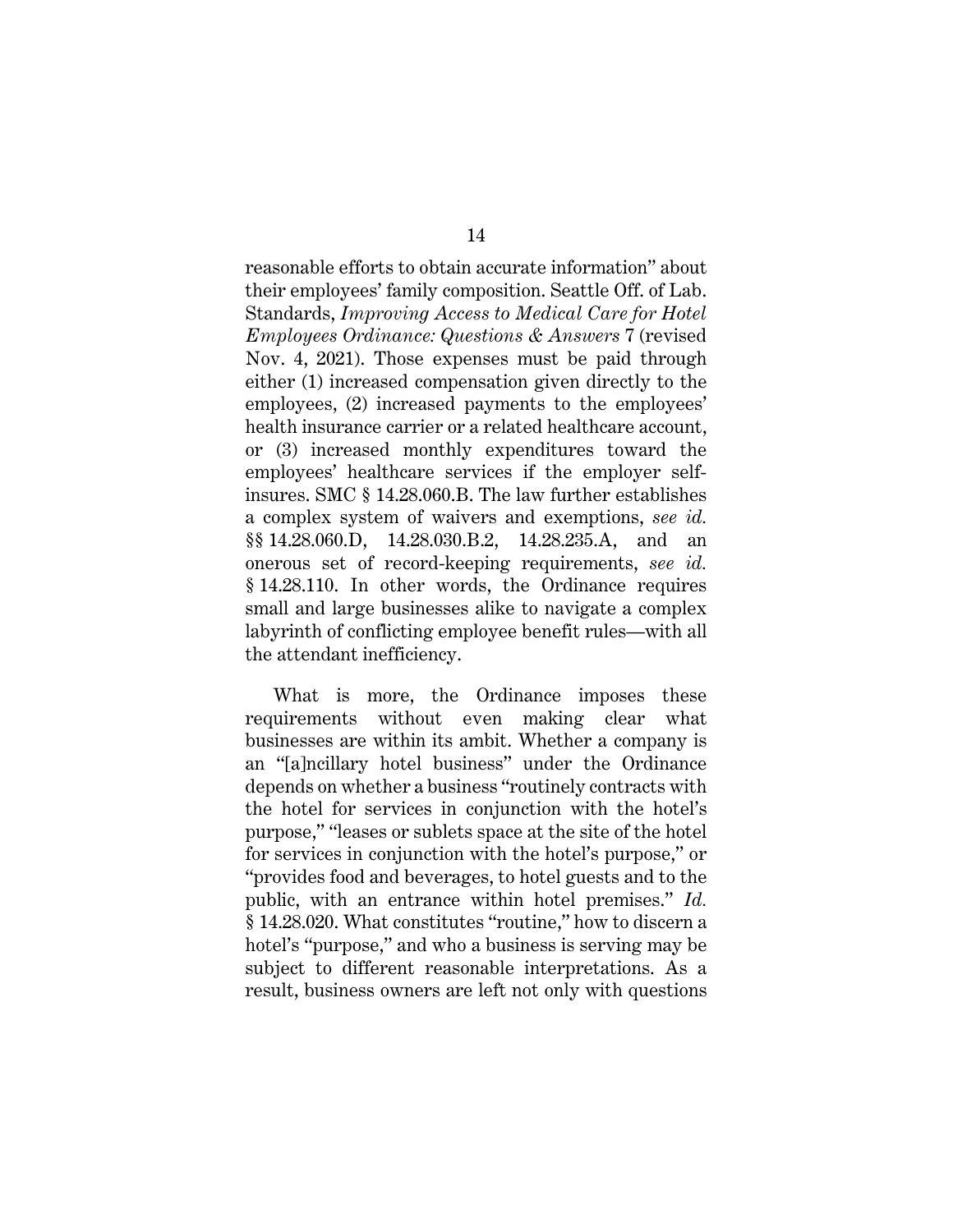about whether the law can be enforced, but also whether it even applies to them in the first place.

That lack of certainty is especially problematic as applied to the restaurant and foodservice industry, which operates a wide variety of service models (including delivery, in-house, and third-party catering), in a wide variety of locations (including out of trucks or malls), and on a wide variety of platforms (including rented kitchens). Yet many businesses—especially small businesses and members of the beleaguered restaurant and hospitality industries—may feel compelled to comply with the Ordinance nevertheless. Potential fines, penalties, or unspecified other remedies loom large, *see id.* §§ 14.28.130, 14.28.150.E, 14.28.160.C.1, as does the possibility for being targeted by the class-action plaintiffs' bar wielding a private right of action, *see id.*  § 14.28.230. The mere risk of facing a certified class "may so increase the defendant's potential damages liability and litigation costs" that even the most surefooted defendant "may find it economically prudent to settle and to abandon a meritorious defense." *Coopers & Lybrand v. Livesay*, 437 U.S. 463, 476 (1978); *accord AT&T Mobility LLC v. Concepcion*, 563 U.S. 333, 350 (2011) ("Faced with even a small chance of a devastating loss, defendants will be pressured into settling questionable claims.").

In the midst of continuing challenges related to a global pandemic, the financial and other burdens created by Seattle's experiment may be simply too much to bear for even the hardest working members of the business community. Though there has been some improvement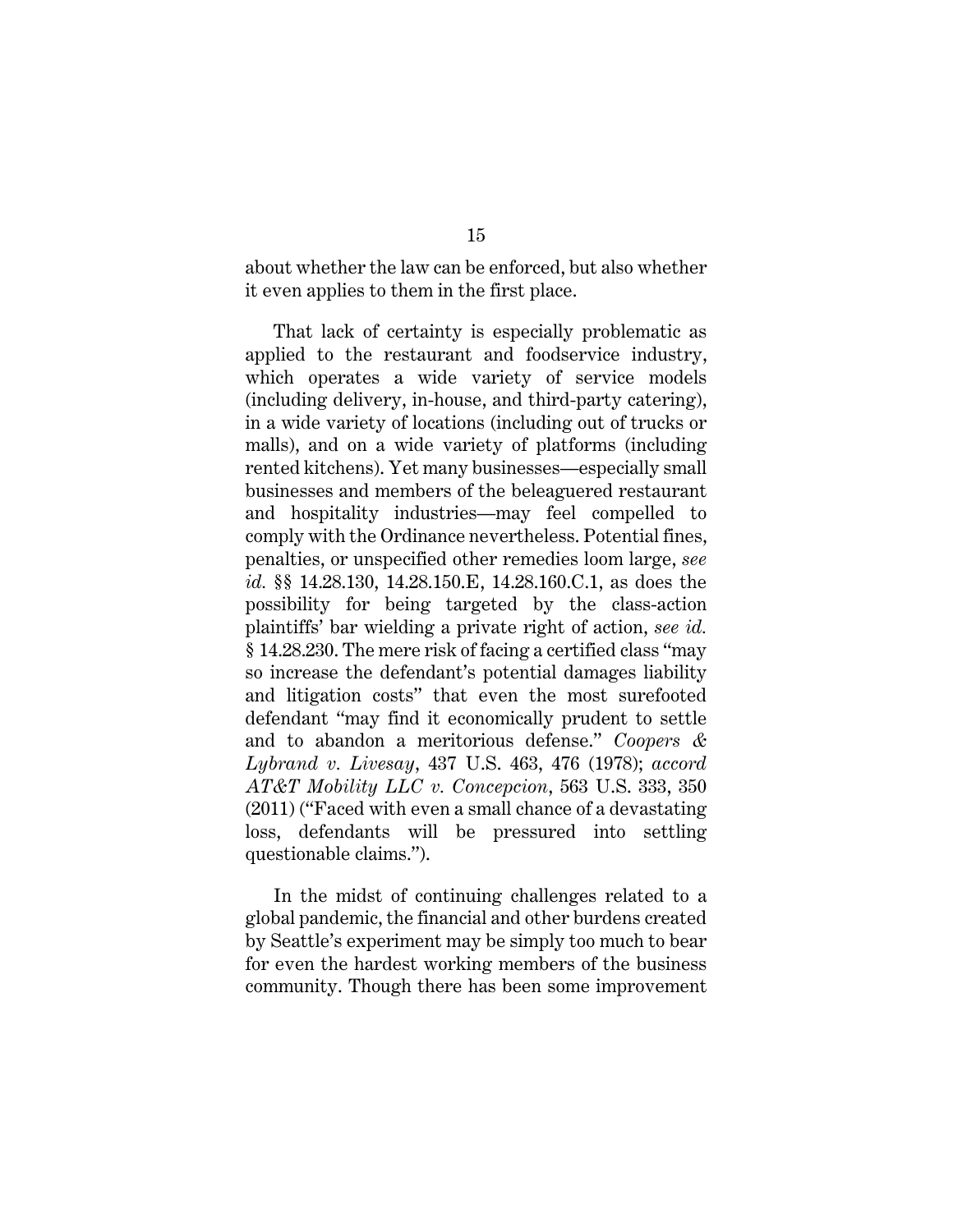in recent months, these gains remain precarious and unevenly distributed, with 92% of small businesses experiencing supply chain disruptions and 72% suffering from staffing shortages.10 Employment levels in the restaurant industry remain roughly 650,000—or 5.3%- below pre-pandemic staffing levels.11 Sales levels for nearly one-third of small businesses are still down considerably as compared to before the COVID-19 pandemic.12 And business owners are preparing for yet another turbulent year.13

In these uncertain times, governments should be redoubling efforts to protect the businesses that create jobs and serve our communities. Seattle has instead pushed ahead with an ordinance that aims to encumber business owners and operators with the prospect of expensive new benefit requirements and steep administrative costs, in direct contravention of the predictability and uniformity that ERISA was intended to provide. And other municipalities are lying in wait to see if they, too, can impose their own jurisdictionspecific rules for employee benefits. If they can—and if

<sup>10</sup> Nat'l Fed'n of Indep. Bus., *COVID-19 Small Business Survey* (Jan. 4, 2022), https://assets.nfib.com/nfibcom/Covid-19-Survey-21.pdf.

<sup>11</sup> Nat'l Restaurant Ass'n, *Most Restaurants Remained Understaffed in December* (Jan. 7, 2022), https://restaurant.org/ research-and-media/research/economists-notebook/analysis-comm entary/most-restaurants-remained-understaffed-in-december/.

<sup>12</sup> *COVID-19 Small Business Survey*, supra.

<sup>13</sup> William C. Dunkelberg & Holly Wade, Nat'l Fed'n of Indep. Bus., *Small Business Economic Trends* 3 (Dec. 2021), https://assets. nfib.com/nfibcom/SBET-Dec-2021.pdf.